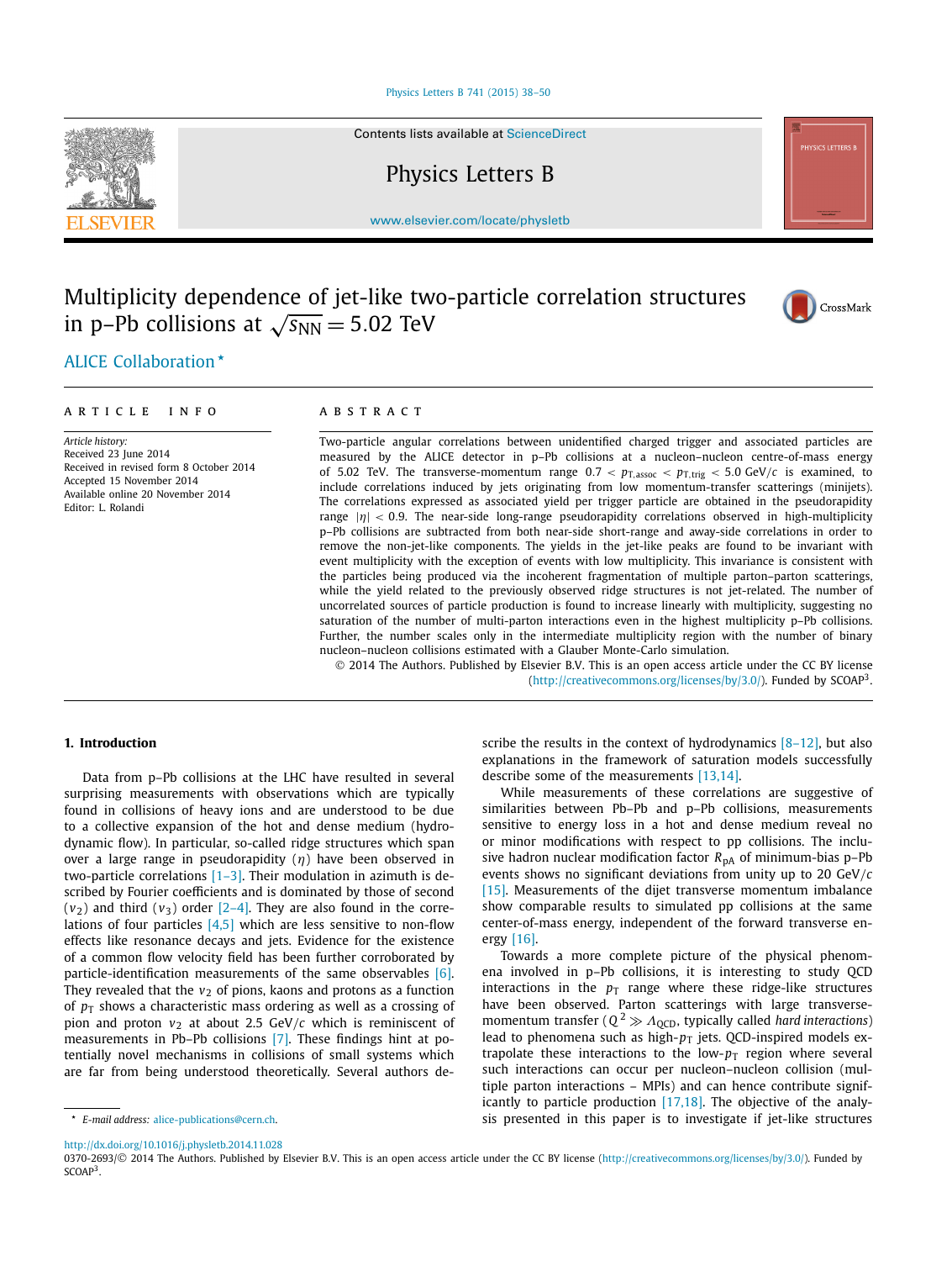in this low- $p<sub>T</sub>$  region show modifications as a function of event multiplicity in addition to the appearance of the ridge-like structures. The analysis employs two-particle azimuthal correlations within  $|\eta|$  < 0.9 from low to intermediate transverse momentum  $(0.7 < p_T < 5 \text{ GeV}/c)$  in p–Pb collisions. After subtraction of the long-range pseudorapidity ridge-like structures, the yields of the jet-like near- and away-side peaks are studied as a function of multiplicity. As already shown in pp collisions, this analysis procedure allows the extraction of the so-called number of uncorrelated seeds, which in PYTHIA is proportional to the number of MPIs [\[19\].](#page-7-0) Thus the presented results allow to draw conclusions on the contribution of hard processes to particle production as a function of event multiplicity.

The paper is structured as follows: Section 2 presents the experimental setup followed by the event and track selections in Section 3 and the analysis details in Section 4. The results are pre-sented in Section [5](#page-3-0) followed by a summary.

### **2. Experimental setup**

In the present analysis, p–Pb collision data at a centre-of-mass energy of  $\sqrt{s_{NN}}$  = 5.02 TeV collected by the ALICE detector in 2013 are used. The energies of the beams were 4 TeV for the proton beam and 1.58 TeV per nucleon for the lead beam. The nucleon– nucleon centre-of-mass system moves with respect to the ALICE laboratory system with a rapidity of −0*.*465, i.e. in the direction of the proton beam. In the following, *η* denotes the pseudorapidity in the laboratory system.

A detailed description of the ALICE detector can be found in Ref. [\[20\].](#page-7-0) The subdetectors used in the present analysis for charged particle tracking are the Inner Tracking System (ITS) and the Time Projection Chamber (TPC), both operating in a solenoidal magnetic field of 0.5 T and covering <sup>a</sup> common acceptance of |*η*| *<* <sup>0</sup>*.*9. The ITS consists of six layers of silicon detectors: two layers of Silicon Pixels Detectors (SPD), two layers of Silicon Drift Detectors and two layers of Silicon Strip Detectors, from the innermost to the outermost ones. The TPC provides tracking and particle identification by measuring the curvature of the tracks in the magnetic field and the specific energy loss d*E*/d*x*. The VZERO detector, which consists of two arrays of 32 scintillator tiles each, covers the full azimuth within 2.8 <  $\eta$  < 5.1 (VZERO-A) and  $-3.7 < \eta < -1.7$  (VZERO-C) and is used for triggering, event selection and event characterization. The trigger requires a signal of logical coincidence in both VZERO-A and VZERO-C. The VZERO-A, located in the flight direction of the Pb ions, is used to define event classes corresponding to different particle-multiplicity ranges. In addition, two neutron Zero Degree Calorimeters (ZDCs), located at 112.5 m (ZNA) and −112.5 m (ZNC) from the interaction point, are used for the event selection. The ZNA has an acceptance of 96% for neutrons originating from the Pb nucleus and the deposited energy is used as an alternative approach to define the event-multiplicity classes.

# **3. Event and track selection**

The employed event selection [\[21\]](#page-7-0) accepts 99.2% of all nonsingle-diffractive collisions. Beam-induced background is removed by a selection on the signal amplitude and arrival times in the two VZERO detectors. The primary vertex position is determined from the tracks reconstructed in the ITS and TPC as described in Ref. [\[22\].](#page-7-0) The vertex reconstruction algorithm is fully efficient for events with at least one reconstructed primary charged particle in the common TPC and ITS acceptance. Events with the coordinate of the reconstructed vertex along the beam axis  $z_{\text{vtx}}$  within 10 cm from the nominal interaction point are selected. About  $8 \cdot 10^7$ 

events pass these event selection criteria and are used for the analysis.

The analysis uses charged-particle tracks reconstructed in the ITS and TPC with  $0.2 < p_T < 5$  GeV/*c* within a fiducial region of  $|\eta|$  <  $\eta_{\text{max}}$  with  $\eta_{\text{max}} = 0.9$ . The track selection is the same as in Ref. [\[2\]](#page-7-0) and is based on selections on the number of space points, the quality of the track fit and the number of hits in the ITS, as well as the Distance of Closest Approach (DCA) to the reconstructed collision vertex. The track selection is varied in the analysis for the study of systematic uncertainties [\[2\].](#page-7-0)

The efficiency and purity of the track reconstruction and the track selection for primary charged particles (defined as the prompt particles produced in the collision, including decay products, except those from weak decays of strange particles) are estimated from a Monte-Carlo simulation using the DPMJET version 3.05 event generator [\[23\]](#page-7-0) with particle transport through the detector using GEANT3  $[24]$  version 3.21. The efficiency and acceptance for track reconstruction is  $68-80%$  for the  $p_T$  range 0.2–1 GeV/*c*, and 80% for  $p<sub>T</sub> > 1$  GeV/*c* with the aforementioned track selections. The reconstruction performance is independent of the p–Pb event multiplicity. The remaining contamination from secondary particles due to interactions in the detector material and weak decays decreases from about 5% to 1% in the  $p<sub>T</sub>$  range from 0.5 to 5 GeV*/c*. The contribution from fake tracks, false associations of detector signals, is negligible. Corrections for these effects are discussed in Section 4. Alternatively, efficiencies are estimated using HIJING version 1.36 [\[25\]](#page-7-0) with negligible differences in the results.

In order to study the multiplicity dependence of the twoparticle correlations, the events are divided into classes defined according to the charge deposition in the VZERO-A detector (called V0A when referring to it as a multiplicity estimator). The events are classified in 5% percentile ranges of the multiplicity distribution, denoted as "0–5%" to "95–100%" from the highest to the lowest multiplicity.

The VZERO-A detector is located in the direction of the Pb beam and thus sensitive to the fragmentation of the Pb nucleus, and is used as default multiplicity estimator. Two other estimators are employed to study the behaviour of the two-particle correlations as a function of the *η*-gap between the detector used to measure the multiplicity and the tracking detectors. These are CL1, where the signal is taken from the outer layer of the SPD ( $|\eta|$  < 1.4), and ZNA, which uses the ZNA detector ( $|\eta| > 8.8$ ). Due to the limited efficiency of the ZNA, results are only presented for the 95% highest-multiplicity events. These estimators select events with different ranges of multiplicity at midrapidity. While the V0A estimator selects event classes with on average about 5 to 69 charged particles within  $|\eta| < 0.9$  and  $p<sub>T</sub>$  larger than 0.2 GeV/*c*, the CL1 has a slightly larger range (about 2 to 78) and the ZNA has a smaller range (about 10 to 46).

The observables in this analysis are calculated for events with at least one particle with  $p_T > 0.2$  GeV/*c* within  $|\eta| < 0.9$ . Monte-Carlo simulations show that this selection reduces the number of events compared to all inelastic events by about 2%. These events are concentrated at low multiplicity in the 80–100% multiplicity classes.

# **4. Analysis**

The two-particle correlations between pairs of trigger and associated charged particles are expressed as the associated yield per trigger particle in a given interval of transverse momentum, for each multiplicity class. The associated per-trigger yield is measured as a function of the azimuthal difference *ϕ* (defined within  $-\pi/2$  and  $3\pi/2$ ) and of the pseudorapidity difference  $\Delta \eta$ . The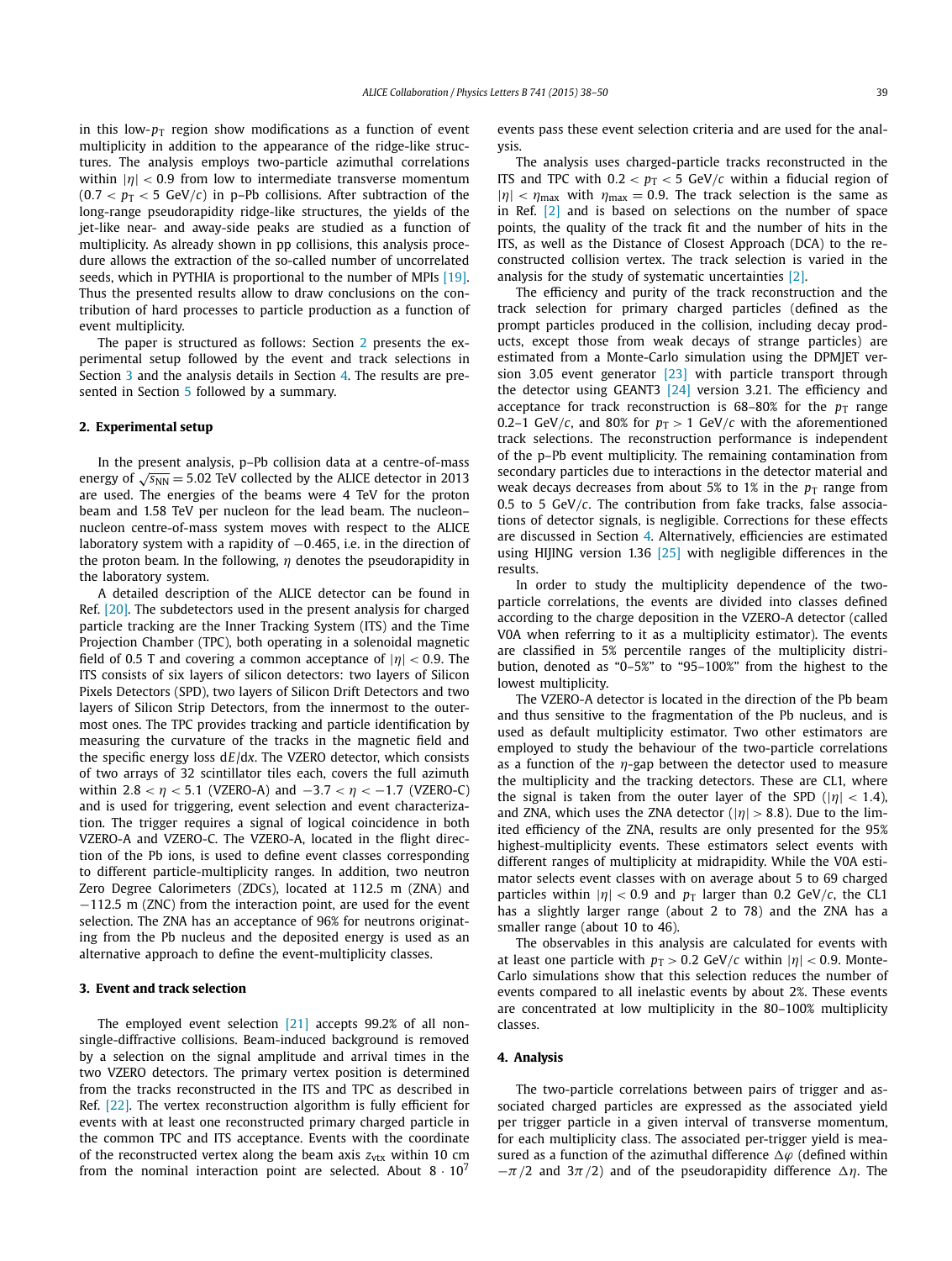<span id="page-2-0"></span>condition  $p_{T,assoc} < p_{T,trig}$  between transverse momenta of trigger and associated particles is required.

The associated yield per trigger particle is defined as

$$
\frac{1}{N_{\text{trig}}} \frac{\mathrm{d}^2 N_{\text{assoc}}}{\mathrm{d}\Delta \eta \mathrm{d}\Delta \varphi} = S(\Delta \eta, \Delta \varphi) \cdot C(\Delta \eta, \Delta \varphi),\tag{1}
$$

where *N*<sub>trig</sub> is the total number of trigger particles in the event class and  $p_T$  interval. The signal distribution  $S(\Delta \eta, \Delta \varphi)$  =  $1/N_{\text{trig}} d^2N_{\text{same}}/dΔηdΔφ$  is the associated yield per trigger particle for particle pairs from the same event. The correction factor *C* is defined as:<br>*C*(Δη, Δφ) =  $\frac{\widetilde{B}(\Delta η)}{B(\Delta n, Δω)}$ , (2) ticle for particle pairs from the same event. The correction factor *C* is defined as:

$$
C(\Delta \eta, \Delta \varphi) = \frac{\tilde{B}(\Delta \eta)}{B(\Delta \eta, \Delta \varphi)},
$$
\nwhere *B* describes the pair acceptance and pair efficiency of the detector while  $\tilde{B}$  is the pair acceptance of a perfect but

where *B* describes the pair acceptance and pair efficiency of pseudorapidity-limited detector, i.e. a triangular shape defined by  $B(\Delta \eta) = 1 - |\Delta \eta|/(2 \cdot \eta_{\text{max}})$ . In this way, the resulting associated yields per trigger particle count only the particles entering the detector acceptance, as it is required for the definition of uncorrelated seeds, see below and the detailed discussion in Ref. [\[19\].](#page-7-0)

 $B(\Delta \eta, \Delta \varphi) = \alpha d^2 N_{\text{mixed}} / d \Delta \eta d \Delta \varphi$  is constructed by correlating the trigger particles in one event with the associated particles from different events in the same multiplicity class and within the same 2 cm-wide  $z_{\text{vtx}}$  interval (each event is mixed with about 5–20 events). It is normalized with a factor *α* which is chosen such that *B*( $\Delta \eta$ ,  $\Delta \varphi$ ) is unity at  $\Delta \varphi = \Delta \eta \approx 0$  for pairs where both particles travel in approximately the same direction. The yield defined by Eq. (1) is constructed for each  $z_{\text{vtx}}$  interval to account for differences in pair acceptance and in pair efficiency. After efficiency correction (described below) the final per-trigger yield is obtained by calculating the average of the  $z_{\text{vtx}}$  intervals weighted by  $N_{\text{trig}}$ . A selection on the opening angle of the particle pairs is applied in order to avoid a bias due to the reduced efficiency for pairs with small opening angles. Pairs are required to have a separation of  $|\Delta \varphi^*_{\text{min}}| > 0.02$  rad or  $|\Delta \eta| > 0.02$ , where  $\Delta \varphi^*_{\text{min}}$  is the minimal azimuthal distance at the same radius between the two tracks within the active detector volume after accounting for the bending in the magnetic field.

Furthermore, correlations induced by secondary particles from neutral-particle decays are suppressed by cutting on the invariant mass (*m*inv) of the particle pair. In this way pairs are removed which are likely to stem from a *γ* -conversion (*m*inv *<*  $(0.04 \text{ GeV/c}^2)$ , a K<sub>S</sub> decay  $(|m_{\text{inv}} - m(K^0)| < 0.02 \text{ GeV/c}^2)$  or a *Λ* decay ( $|m_{\text{inv}} - m(\tilde{A})|$  < 0.02 GeV/ $c^2$ ). The corresponding masses of the decay particles (electron, pion, or pion/proton) are assumed in the  $m_{\text{inv}}$  calculation.

Each trigger and each associated particle is weighted with a correction factor that accounts for reconstruction efficiency and contamination by secondary particles. These corrections are applied as a function of  $\eta$ ,  $p_T$  and  $z_{vtx}$ . The correction procedure is validated by applying it to simulated events and comparing the per-trigger pair yields with the input Monte-Carlo simulations. The remaining difference after all corrections (Monte-Carlo nonclosure) is found to be negligible.

#### *4.1. Long-range correlations subtraction*

In addition to the jet-like peaks, ridge structures have been observed in p–Pb collisions  $[2,3]$ . These long-range structures are mostly independent of  $\Delta \eta$  outside the jet-like peak and assumed to be independent below the peak and their modulation in azimuth is described by a Fourier expansion up to the third order. To study the properties of the jet-like peaks, these structures are subtracted.

On the near side  $(-\pi/2 < \Delta \varphi < \pi/2)$ , the jet-like peak is centered around ( $\Delta \eta = 0$ ,  $\Delta \varphi = 0$ ), while the ridge structures extend to large  $\Delta \eta$ . Thus the near side is divided into short-range  $(|\Delta \eta| < 1.2)$  and long-range  $(1.2 < |\Delta \eta| < 1.8)$  correlations regions which are correctly normalized and subtracted from one another. [Fig. 1](#page-3-0) shows the  $\Delta\varphi$ -distributions of the per-trigger yield in these two regions in the highest (0–5%) and lowest (95–100%) multiplicity classes.

On the away side  $(\pi/2 < \Delta \varphi < 3\pi/2)$  the jet contribution is also elongated in  $\Delta \eta$ . The jet and ridge contribution can therefore not be disentangled. As the ridge structures are mostly symmetric around  $\Delta \varphi = \pi/2$  (the second Fourier coefficient is four times larger than the third coefficient  $[2,3]$ ), the near-side long-range correlations are mirrored around  $\Delta \varphi = \pi/2$  and subtracted from the away side (measured in  $|\Delta \eta|$  < 1.8). Also shown in [Fig. 1](#page-3-0) are the *ϕ*-distributions of the symmetrized long-range correlations and the correlations after subtraction. Obviously, this symmetrization procedure does not account correctly for odd Fourier coefficients. To assess the effect of the third coefficient on the extracted observables, an additional  $2v_3^2 \cos 3\Delta \varphi$  functional form is subtracted before the symmetrization. The  $v_3$  is estimated as a function of multiplicity with the subtraction procedure described in Ref.  $[2]$ . The influence of the  $v_3$  contribution is illustrated in the bottom left panel of [Fig. 1.](#page-3-0) The effect of the symmetrization of the third Fourier component on the away-side yield amounts up to 4% and is a major contribution to the systematic uncertainties.

## *4.2. Observables*

The event-averaged near-side,  $\langle N_{\text{assoc, near side}}\rangle$ , and away-side,  $\langle N_{\text{assoc},\text{away side}} \rangle$ , per-trigger yields are sensitive to the fragmentation properties of low- $p_T$  partons. They are calculated as the integral of the Δ $\varphi$  projection of the long-range subtracted pertrigger yield (bin counting) respectively in the near-side and awayside peaks, above the combinatorial background. By definition after subtracting the long-range correlations  $(1.2 < |\Delta \eta| < 1.8)$  from the short-range one  $(|\Delta n| < 1.2)$ , the baseline should be zero. Nevertheless, owing to minor differences between the detector efficiencies and those estimated with the Monte-Carlo simulations and a slight dependence of the single-particle distribution on *η*, a small residual baseline is present (about 0.003, hardly visible in [Fig. 1\)](#page-3-0), which is taken into account. [Fig. 1](#page-3-0) shows that the away-side peak is slightly wider than the near-side peak. Therefore, the near-side yield is evaluated in the region |*ϕ*| *<* <sup>1</sup>*.*48 and the away-side yield in  $|\Delta \varphi|$  > 1.48. For the systematic uncertainty estimation, the value 1.48 has been varied by  $\pm 0.09$ .

Alternatively, the yields are also calculated with a fit method, using two Gaussians on the near side and one Gaussian on the away side superimposed on a constant baseline [\[19\].](#page-7-0) The differences between the results obtained with the two methods are included in the systematic uncertainties.

The average number of trigger particles depends on the number of parton scatterings per event as well as on the fragmentation properties of the partons. Therefore, the ratio between the number of trigger particles and the per-trigger yields is computed with the goal to reduce the dependence on fragmentation properties. This ratio, called average number of uncorrelated seeds, is defined for symmetric  $p<sub>T</sub>$  bins as:

$$
\langle N_{\text{uncorrelated seeds}} \rangle = \frac{\langle N_{\text{trig}} \rangle}{\langle N_{\text{correlated triggers}} \rangle}
$$

$$
= \frac{\langle N_{\text{trig}} \rangle}{1 + \langle N_{\text{assoc, near side}} \rangle + \langle N_{\text{assoc, away side}} \rangle}, \quad (3)
$$

where the correlated triggers are calculated as the sum of the trigger particle and the particles associated to that trigger parti-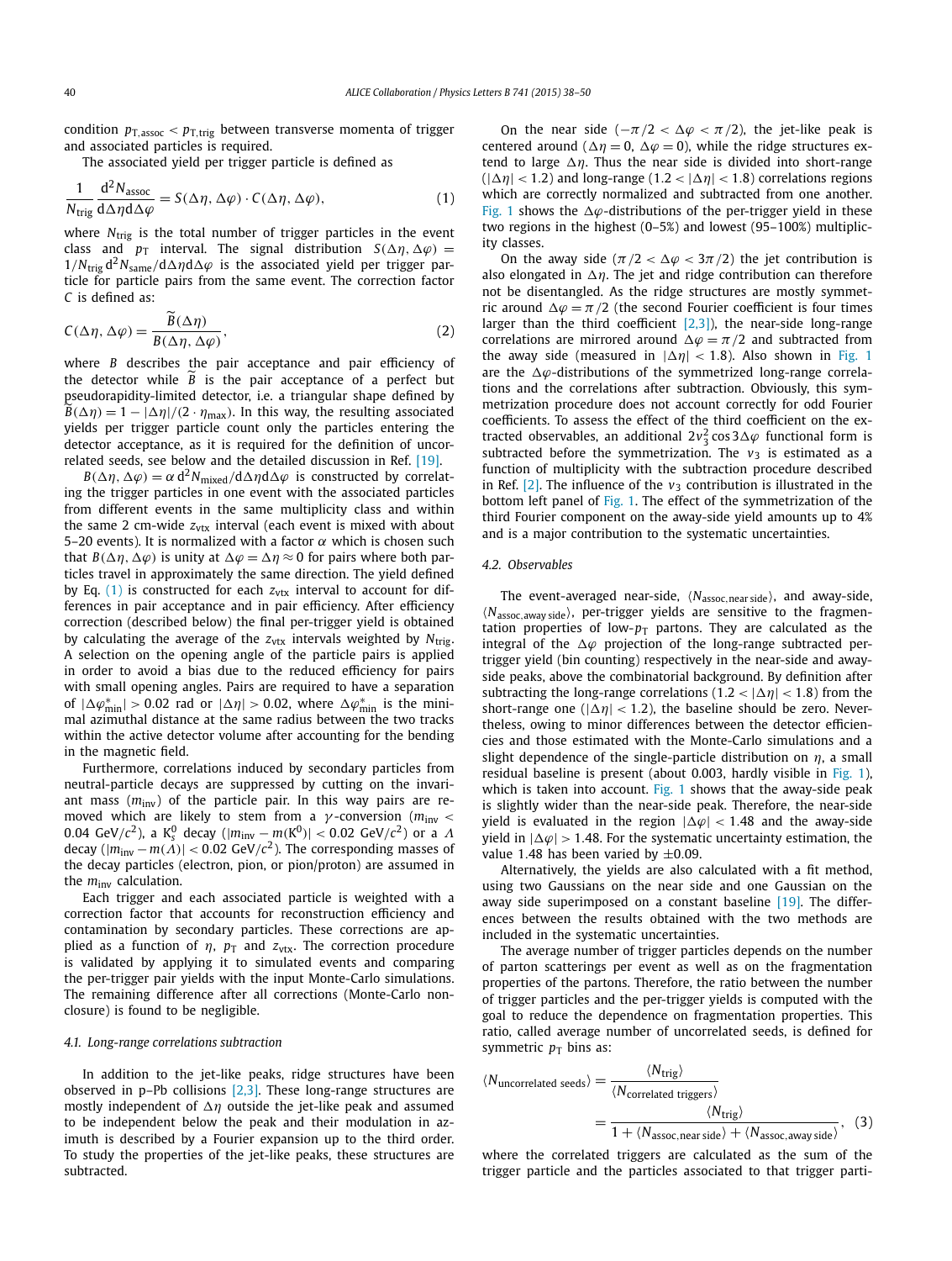<span id="page-3-0"></span>

Fig. 1. Per-trigger yield as a function of  $\Delta\varphi$  with 0.7 <  $p_{T,assoc}$  <  $p_{T,trig}$  < 5 GeV/c in the 0-5% event class (left) and 95-100% event class (right). The distributions show the correlations before subtraction (blue circles), the long-range correlations (black triangles) scaled according to the *η* region in which they are integrated, the symmetrized near-side long-range correlations (green squares) and the correlations after long-range correlations (LRC) subtraction (red diamonds). The vertical arrows indicate the integration regions while the curve in the bottom left panel shows the magnitude of the third Fourier component on the away side. Statistical uncertainties are shown but are smaller than the symbol size. (For interpretation of the references to color in this figure, the reader is referred to the web version of this article.)

cle. In PYTHIA, for pp collisions [\[19\],](#page-7-0) the uncorrelated seeds are found to be linearly correlated to the number of MPIs in a certain  $p_T$  range, independent of the  $\eta$  range explored. The selection  $p_T > 0.7$  GeV/*c* has been found optimal since it is close to  $\Lambda_{\text{QCD}}$ and high enough to reduce contributions of hadrons at low  $p<sub>T</sub>$ , e.g. from resonances and string decays.

# *4.3. Systematic uncertainties*

Table 1 summarizes the systematic uncertainties related to the near-side and away-side long-range-subtracted yields extraction and to the uncorrelated seeds calculation. The largest uncertainty (5%) for the yields is due to the integration method estimated from the difference between bin counting and the fit. The  $v_3$ -component estimation gives rise to an uncertainty only on the away side which is multiplicity-dependent. It is indicated by the range in the table where the largest value of 4% is obtained for the highest multiplicity. Other non-negligible uncertainties are due to the track selection (2%), the pile-up contamination (1%), estimated by excluding the tracks from different colliding bunch crossings, and the uncertainty on the tracking efficiency (3%) [\[15\].](#page-7-0)

The total uncertainty for the yields is 6–8%, which translates into 3% uncertainty for the uncorrelated seeds where, owing to the definition, some uncertainties cancel. The total uncertainty is mostly correlated between points and between the different estimators.

# **5. Results**

The near-side and away-side per-trigger yields are shown in [Fig. 2](#page-4-0) as a function of V0A multiplicity class for three different

#### **Table 1**

Summary of the systematic uncertainties. The uncertainties are independent of multiplicity, apart from the effect of the third Fourier component  $v_3$ .

| Source               | Near-side<br>vield | Away-side<br>vield | Uncorrelated<br>seeds |
|----------------------|--------------------|--------------------|-----------------------|
| Bin counting vs. fit | 5%                 | 5%                 | 1%                    |
| Baseline estimation  | negl.              | 1%                 | negl.                 |
| $v_3$ component      | 0 <sup>∞</sup>     | $0 - 4%$           | $0 - 1%$              |
| Track selection      | 2%                 | 2%                 | negl.                 |
| Tracking efficiency  | 3%                 | 3%                 | 3%                    |
| Pile-up              | 1%                 | 1%                 | negl.                 |
| MC closure           | negl.              | negl.              | negl.                 |
| Event generator      | negl.              | negl.              | negl.                 |
| Total                | 6%                 | $6 - 8%$           | 3%                    |

*p*<sub>T</sub> ranges. For the range 0.7 GeV/ $c < p_{\text{T,assoc}} < p_{\text{T,trig}} < 5.0$  GeV/ $c$ (red triangles), the near-side (away-side) per-trigger yield increases from about 0.14 (0.08) in the lowest multiplicity class up to about 0.25 (0.12) at 60%, and it remains nearly constant from 60% to the highest multiplicity class.

The trigger particles can originate both from soft and hard processes, while the associated particles mostly belong to the minijets which originate from hard processes. Therefore, in the region where the associated yields per trigger particle show a plateau, the hard processes and the number of soft particles must exhibit the same evolution with multiplicity. This can be more easily understood with an example event containing *N*<sub>minijets</sub> with *N*<sub>assoc</sub> associated particles each and a background of *N*<sub>soft</sub> particles with no azimuthal correlation. In this scenario, the associated yield per trigger-particle is: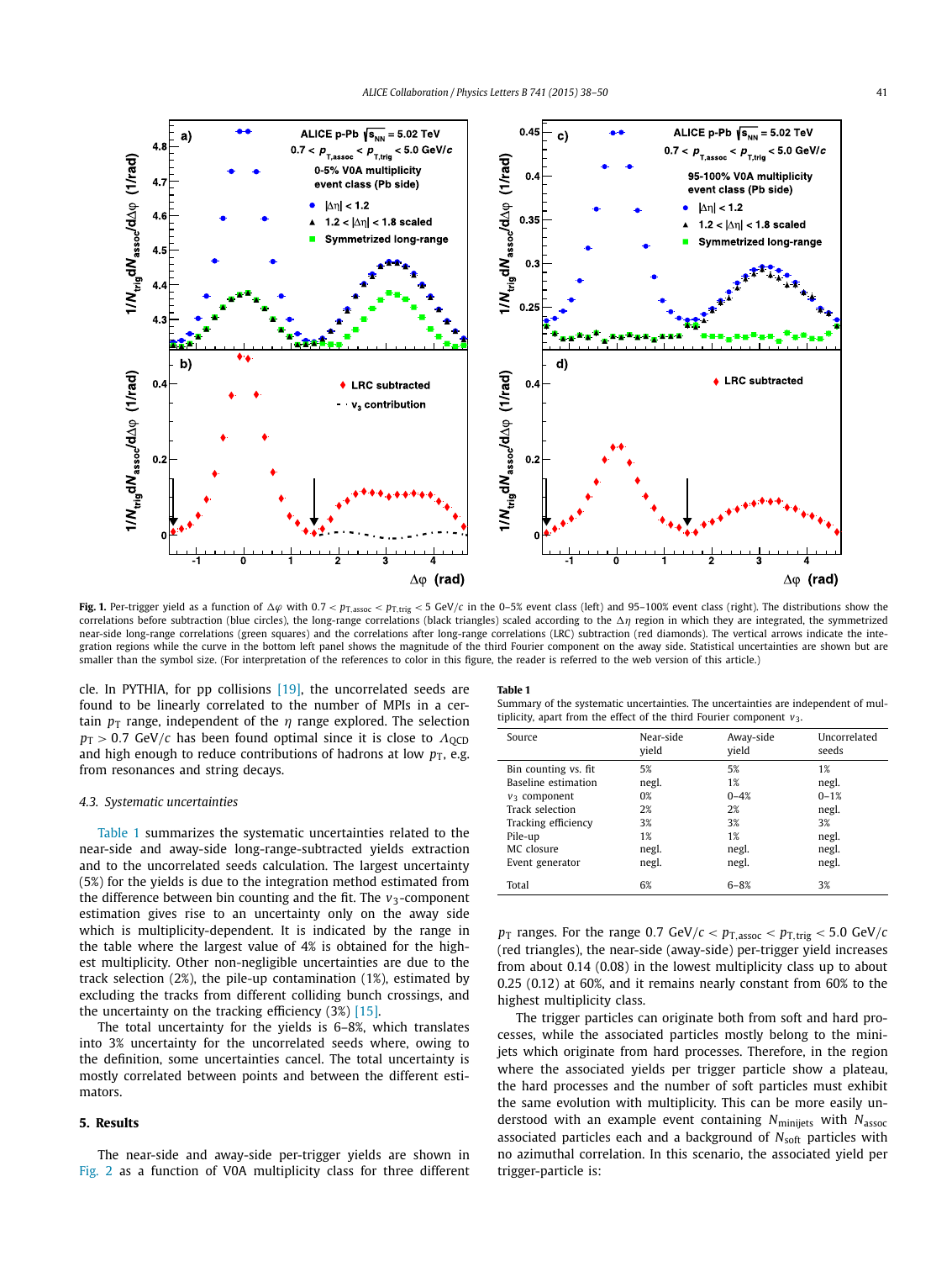<span id="page-4-0"></span>

Fig. 2. Near-side (left panel) and away-side (right panel) per-trigger yields after long-range correlations subtraction as a function of VOA multiplicity class for several  $p_T$ cuts for trigger and associated particles: 0.7-5.0 GeV/c (red triangles), 0.7-5.0 GeV/c for  $p_{T,assoc}$  and 2-5 GeV/c for  $p_{T,\text{trig}}$  (blue circles) as well as 2-5 GeV/c (black circles). Statistical (lines) and systematic uncertainties (boxes) are shown, even though the statistical ones are mostly smaller than the symbol size. (For interpretation of the references to color in this figure, the reader is referred to the web version of this article.)



Fig. 3. Near-side (left panel) and away-side (right panel) per-trigger yields after long-range correlations subtraction as a function of the midrapidity charged particle multiplicity for the V0A (red circles), CL1 (blue squares) and ZNA (black triangles) multiplicity estimators. Statistical (lines) and systematic uncertainties (boxes) are shown, even though the statistical ones are smaller than the symbol size. (For interpretation of the references to color in this figure, the reader is referred to the web version of this article.)

$$
\frac{\text{associated yield}}{\text{trigger particle}} = \frac{N_{\text{minijets}} \cdot N_{\text{assoc}} (N_{\text{assoc}} - 1)/2}{N_{\text{minijets}} \cdot N_{\text{assoc}} + N_{\text{soft}}}. \tag{4}
$$

reduces the yields while the plateau remains over a wide multiplicity range.

When the overall multiplicity, i.e. the denominator, changes, the fraction is constant if *N*<sub>minijets</sub> (hard processes) and *N*<sub>soft</sub> (soft processes) increase by the same factor. The given example can be easily extended to several events and to a different number of associated particles per minijet.

Increasing the  $p<sub>T</sub>$  threshold of the trigger particles to 2 GeV/ $c$ (blue circles in Fig. 2), results in larger yields but with qualitatively the same multiplicity dependence. The plateau region extends in this case up to the 80% multiplicity class. Increasing also the threshold for the associated particles to 2 GeV*/c* (black squares)

To compare results obtained with different multiplicity estimators, for each multiplicity class the average number of charged particles at midrapidity ( $|\eta|$  < 0.9) with  $p_T > 0.2$  GeV/*c* has been computed. Fig. 3 shows the per-trigger yields in the near-side and in the away-side peaks as a function of the midrapidity charged particle multiplicity for the standard estimator V0A as well as for CL1 and ZNA. As discussed above, the multiplicity range covered by these estimators depends on the separation in pseudorapidity of the estimator and the tracking detector. The near-side (away-side) yields for V0A and ZNA show the same behaviour in the region between 10 and 45 charged particles in which their multiplicity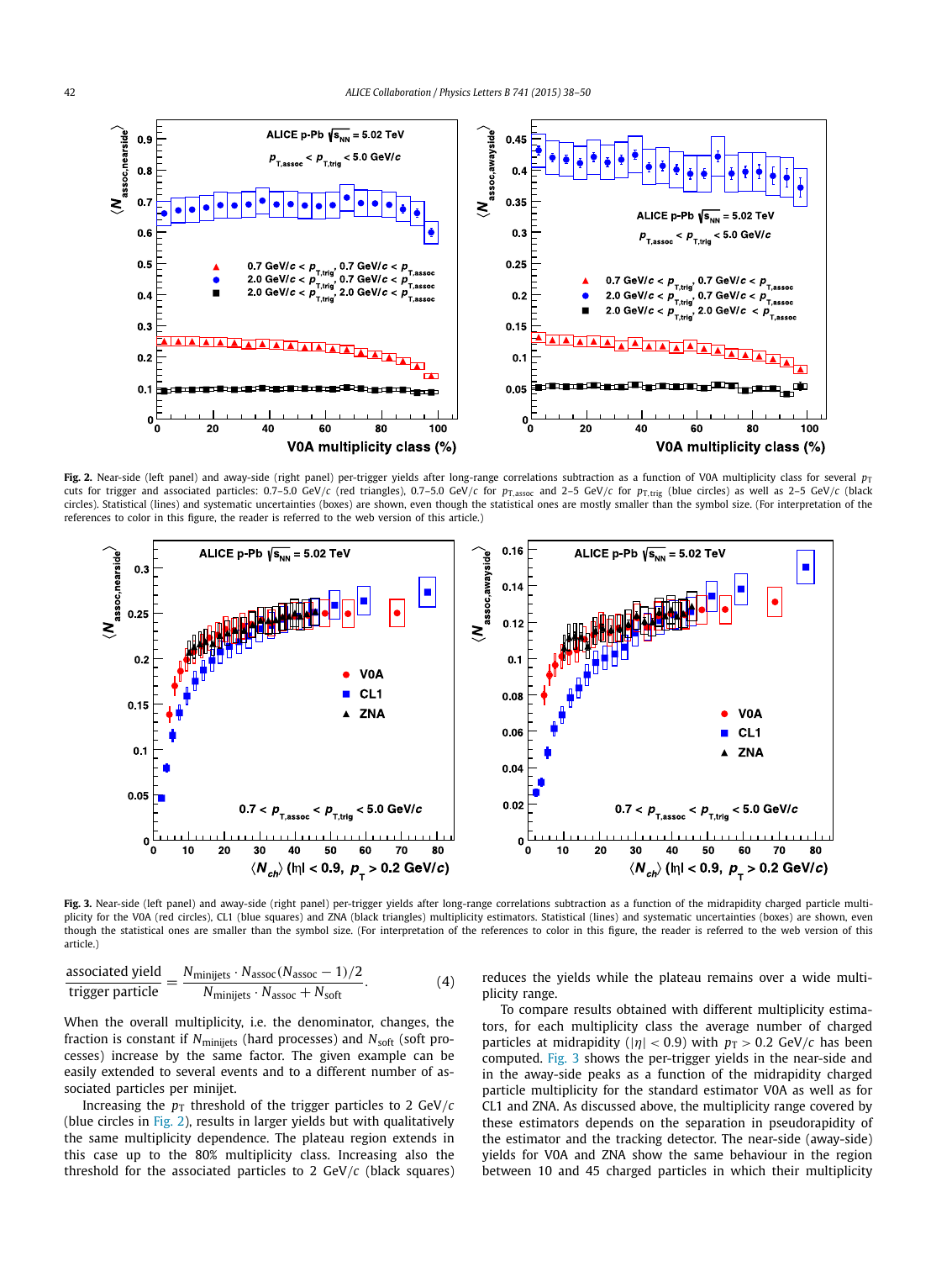<span id="page-5-0"></span>

Fig. 4. Near-side (left panel) and away-side (right panel) per-trigger yields as a function of VOA multiplicity class with (red circles) and without (black squares) subtraction of the long-range correlations. Statistical (lines) and systematic uncertainties (boxes) are shown, even though the statistical ones are mostly smaller than the symbol size. (For interpretation of the references to color in this figure, the reader is referred to the web version of this article.)

range overlaps: a mild increase from about 0.2 (0.1) to about 0.25 (0.13). Below 10 charged particles, the yields for V0A decrease significantly to about 0.14 on the near side and 0.08 on the away side. The yields for CL1 exhibit a steeper slope than the two other estimators. This behaviour is expected from the event-selection bias imposed by the overlapping *η*-region of event selection and tracking: on the near side (away side) the value increases from about 0.04 to 0.27 (from about 0.02 to 0.15). The CL1 trends are qualitatively consistent with the results in pp collisions [\[19\].](#page-7-0) The overall behaviour for each estimator is similar when using higher  $p<sub>T</sub>$  cuts for associated and trigger particles.

A key step of the analysis procedure is the subtraction of the long-range correlations. To assess the effect of this subtraction, a comparison between the yields with and without the ridge contribution has been performed. The determination of the yields in these two cases is, however, slightly different, since the nonsubtracted distribution does not have a zero baseline by construction. In this case, the baseline is determined in the long-range correlations region (1.2  $< |\Delta \eta|$  < 1.8) between the near-side ridge and the away-side peak at  $1.05 < |\Delta \varphi| < 1.22$ .

The effect of the subtraction of the long-range correlations on the measured yields for the V0A estimator is presented in Fig. 4, where the near-side and away-side per-trigger yields with (red circles) and without (black squares) long-range correlations subtraction are shown. The yields agree with each other in the multiplicity classes from 50% to 100%, consistent with the observation that no significant long-range structure exists in low-multiplicity classes. For higher-multiplicity classes, a difference is observed: the near-side yield increases up to about 0.34 without the subtraction compared to about 0.25 with subtraction. On the away side the value is about 0.23 compared to 0.13. Thus, in the highest multiplicity class, the subtraction procedure removes 30–40% of the measured yields. The same observation is made for the other multiplicity estimators.

The conclusion drawn earlier, that the hard processes and the number of soft particles show the same evolution with multiplicity, is only valid when the long-range correlations structure is subtracted. This observation is consistent with a picture where the minijet-associated yields in p–Pb collisions originate from the inco-



**Fig. 5.** Top panel: number of uncorrelated seeds as a function of the midrapidity charged particle multiplicity. Shown are results for two  $p_T$  cuts: 0.7 GeV/ $c$  <  $p_{\text{T,assoc}} < p_{\text{T,trig}} < 5.0$  GeV/*c* (red circles) and 2.0 GeV/*c*  $< p_{\text{T,assoc}} < p_{\text{T,trig}} <$ 5.0 GeV/ $c$  (black squares). Each of them is fit with a linear function in the 0–50% multiplicity classes; open symbols are not included in the fit. Statistical (lines) and systematic uncertainties (boxes) are shown, even though the statistical ones are smaller than the symbol size. Bottom panel: ratio between the number of uncorrelated seeds and the linear fit functions. Black points are displaced slightly for better visibility. (For interpretation of the references to color in this figure, the reader is referred to the web version of this article.)

herent fragmentation of multiple parton–parton scatterings, while the long-range correlations appear unrelated to minijet production.

While the yields give information about the particles produced in a single parton–parton scattering, the uncorrelated seeds calculation (Eq. [\(3\)\)](#page-2-0) provides the number of independent sources of particle production. The uncorrelated seeds are proportional to the number of MPIs in PYTHIA.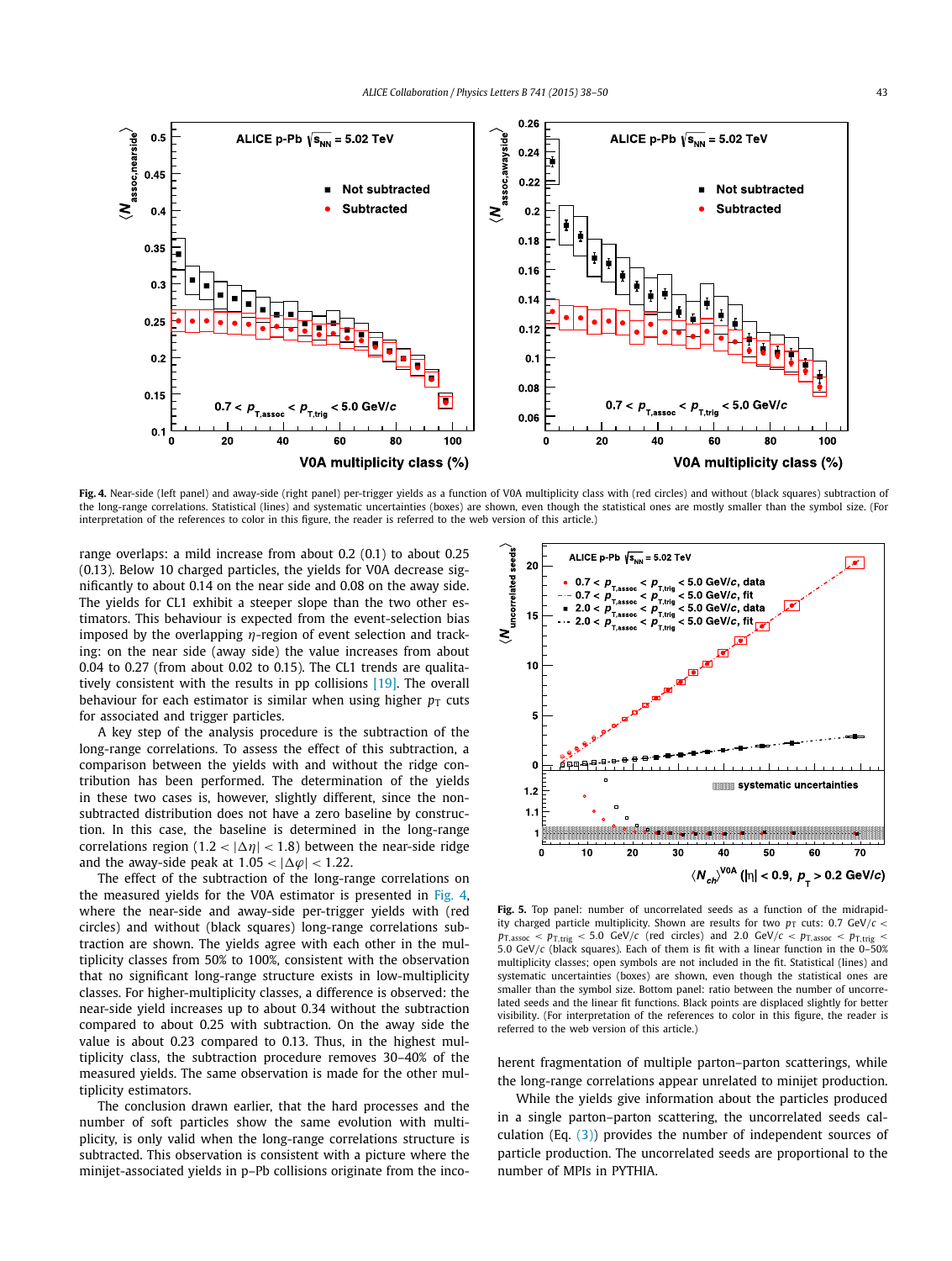

Fig. 6. Ratio between uncorrelated seeds and *N*<sub>coll</sub> estimated within the Glauber model as a function of V0A multiplicity class. Statistical (lines) and systematic uncertainties (boxes) are shown, even though the statistical ones are smaller than the symbol size. To aid the comparison, the higher  $p<sub>T</sub>$  range has been scaled by a factor 8.3 to agree with the lower  $p_T$  range in the 50–55% multiplicity class.

[Fig. 5](#page-5-0) presents the uncorrelated seeds as a function of the midrapidity charged-particle multiplicity for two  $p_T$  cuts. In the range 2 GeV/ $c < p_{\text{T,assoc}} < p_{\text{T,trig}} < 5$  GeV/ $c$ , the number of uncorrelated seeds increases with multiplicity from about 0 to about 3. The uncorrelated seeds exhibit a linear increase with midrapidity charged particle multiplicity  $N_{ch}$  in particular at high multiplicity. To quantify this behaviour, a linear fit is performed in the 0–50% multiplicity class and the ratio to the data is presented in the bottom panel.

The linear description of the data is valid for  $N_{ch} > 20$  while deviations at lower multiplicity are observed. Deviations from linearity are not surprising as other observables, e.g. the mean  $\langle p_T \rangle$ [\[26\]](#page-7-0) and the  $R_{\text{pA}}$  [\[27\],](#page-7-0) show a change in dynamics as a function of multiplicity. In this  $p<sub>T</sub>$  range, the uncorrelated seeds are rather similar to the number of particles above a certain  $p<sub>T</sub>$  threshold as the denominator of Eq.  $(3)$  is close to unity. On the contrary, in the range 0.7 GeV/ $c < p_{\text{T,assoc}} < p_{\text{T,trig}} < 5.0$  GeV/ $c$  the denominator is far from unity. In this region, the number of uncorrelated seeds increases with multiplicity from about 2 to about 20. The linear description extends over a slightly wider range but a departure is also observed at low multiplicity.

It is interesting to relate the number of uncorrelated seeds to the number of nucleon–nucleon collisions, which in heavyion collisions is described successfully by Glauber models [\[28\]](#page-7-0) (*N*coll*,* Glauber). However, in p–Pb collisions, ongoing studies [\[27\]](#page-7-0) (to be published in [\[29\]\)](#page-7-0) indicate that modifications to the Glauber Monte-Carlo simulations are needed for a correct estimation of the number of hard processes.

Fig. 6 presents the ratio between uncorrelated seeds and *N*coll*,* Glauber (calculated with a Glauber Monte-Carlo simulation) as a function of V0A multiplicity class for two  $p_T$  cuts. A scaling of the uncorrelated seeds with  $N_{\text{coll, Glauber}}$  within 3% is observed between 25% and 55% multiplicity classes. At higher multiplicity, for the 0.7 GeV/ $c < p_{T,assoc} < p_{T,trig} < 5.0$  GeV/ $c$  (2.0 GeV/ $c <$  $p_{\text{T,assoc}} < p_{\text{T,trig}} < 5.0 \text{ GeV/c}$  range, the ratio between the number of uncorrelated seeds and the number of collisions estimated within the Glauber Monte-Carlo simulations deviates up to 25% (60%) from its average. At low multiplicity the deviation is about 30% (25%). This shows that contrary to the expectation for a semihard process, the number of uncorrelated seeds is not strictly proportional to the number of binary collisions. For further details, we refer the reader to the publication Ref. [\[29\],](#page-7-0) which is in preparation. Some of these deviations could be due to a bias induced by the centrality estimator. Monte-Carlo simulations indicate that by using multiplicity to define event classes, a bias on the mean number of hard collisions per event is introduced: high (low) multiplicity bias towards events with higher (lower) number of semi-hard processes. In addition, low-multiplicity p–Pb events result from collisions with a larger than average proton–nucleus impact parameter, which, for peripheral collisions, corresponds also to a larger than average proton–nucleon impact parameter [\[30\].](#page-7-0) Therefore, in low-multiplicity collisions the number of MPIs is expected to decrease, which is consistent with the measurement.

### **6. Summary**

Two-particle angular correlations of charged particles have been measured in p–Pb collisions at  $\sqrt{s_{NN}}$  = 5.02 TeV and expressed as associated yields per trigger particle. Long-range pseudorapidity correlations have been subtracted from the per-trigger yields in order to study the jet-like correlation peaks. Near-side and away-side jet-like yields are found to be approximately constant over a large range in multiplicity, with the exception of events with low multiplicity. This indicates that at high multiplicity hard processes and number of soft particles have the same evolution with multiplicity. These findings are consistent with a picture where independent parton–parton scatterings with subsequent incoherent fragmentation produce the measured minijet associated yields, while the ridge yields, which vary with multiplicity, are the result of other sources. This imposes significant constraints on models which aim at describing p–Pb collisions. They must reproduce such an incoherent superposition while also describing observations like the ridge structures and the increase of mean  $p<sub>T</sub>$  with event multiplicity.

The number of uncorrelated seeds increases almost linearly with multiplicity, except at very low multiplicity. Thus, within the measured range, there is no evidence of a saturation in the number of multiple parton interactions. Furthermore, it is observed that the number of uncorrelated seeds scales only in the intermediate multiplicity region with the number of binary nucleon–nucleon collisions estimated with Glauber Monte-Carlo simulations, while at high and low multiplicities some biases could possibly cause the scale breaking.

# **Acknowledgements**

The ALICE Collaboration would like to thank all its engineers and technicians for their invaluable contributions to the construction of the experiment and the CERN accelerator teams for the outstanding performance of the LHC complex. The ALICE Collaboration gratefully acknowledges the resources and support provided by all Grid centres and the Worldwide LHC Computing Grid (WLCG) collaboration. The ALICE Collaboration acknowledges the following funding agencies for their support in building and running the ALICE detector: State Committee of Science, World Federation of Scientists (WFS) and Swiss Fonds Kidagan, Armenia, Conselho Nacional de Desenvolvimento Científico e Tecnológico (CNPq), Financiadora de Estudos e Projetos (FINEP), Fundação de Amparo à Pesquisa do Estado de São Paulo (FAPESP); National Natural Science Foundation of China (NSFC), the Chinese Ministry of Education (CMOE) and the Ministry of Science and Technology of China (MSTC); Ministry of Education and Youth of the Czech Republic; Danish Natural Science Research Council, the Carlsberg Foundation and the Danish National Research Foundation; The European Research Council under the European Community's Seventh Framework Programme; Helsinki Institute of Physics and the Academy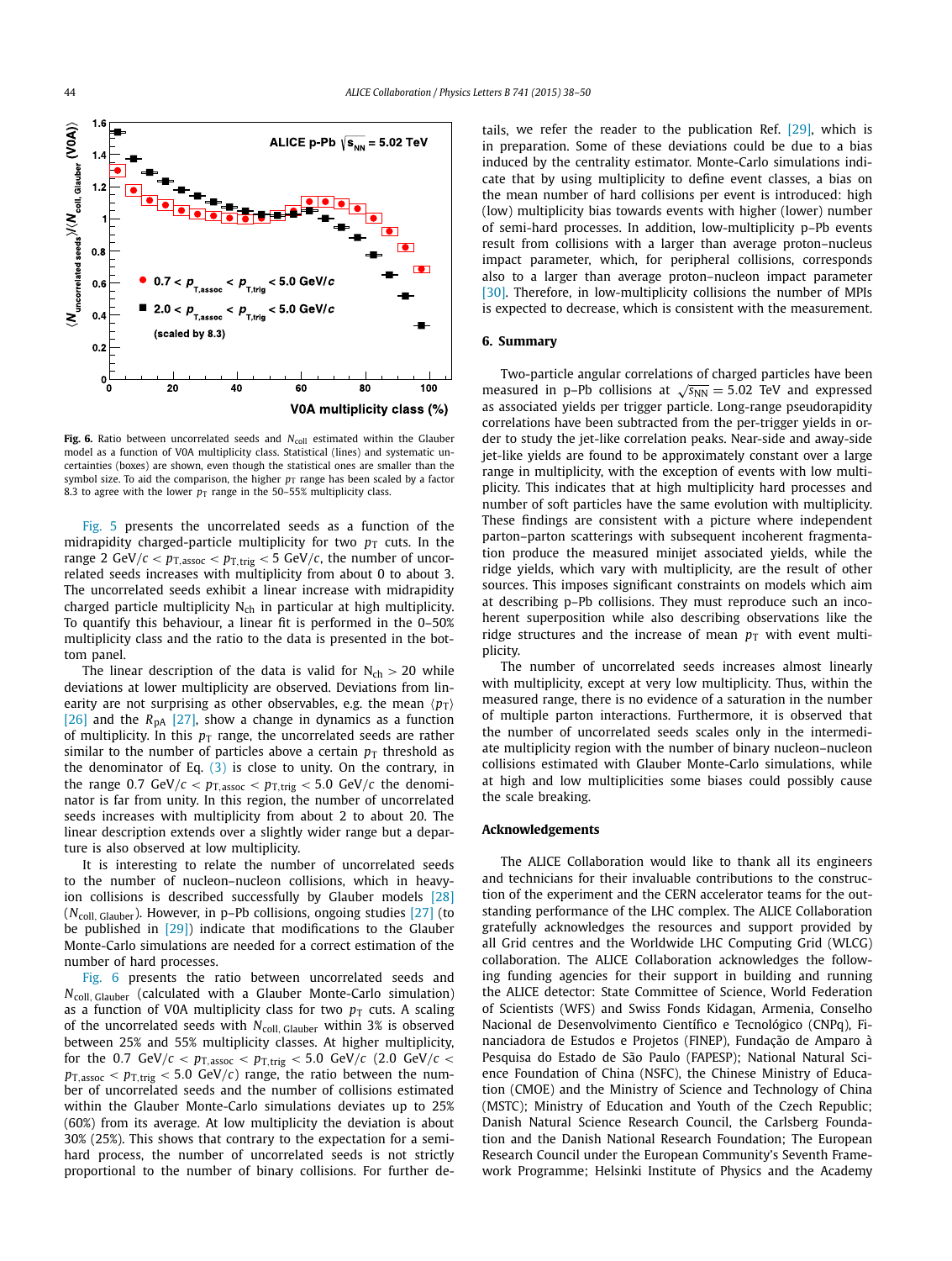<span id="page-7-0"></span>of Finland; French CNRS-IN2P3, the 'Region Pays de Loire', 'Region Alsace', 'Region Auvergne' and CEA, France; German BMBF and the Helmholtz Association; General Secretariat for Research and Technology, Ministry of Development, Greece; Hungarian OTKA and National Office for Research and Technology (NKTH); Department of Atomic Energy and Department of Science and Technology of the Government of India; Istituto Nazionale di Fisica Nucleare (INFN) and Centro Fermi – Museo Storico della Fisica e Centro Studi e Ricerche "Enrico Fermi", Italy; MEXT Grant-in-Aid for Specially Promoted Research, Japan; Joint Institute for Nuclear Research, Dubna; National Research Foundation of Korea (NRF); CONACYT, DGAPA, México, ALFA-EC and the EPLANET Program (European Particle Physics Latin American Network) Stichting voor Fundamenteel Onderzoek der Materie (FOM) and the Nederlandse Organisatie voor Wetenschappelijk Onderzoek (NWO), Netherlands; Research Council of Norway (NFR); Polish Ministry of Science and Higher Education; National Science Centre, Poland; Ministry of National Education/Institute for Atomic Physics and CNCS-UEFISCDI, Romania; Ministry of Education and Science of Russian Federation, Russian Academy of Sciences, Russian Federal Agency of Atomic Energy, Russian Federal Agency for Science and Innovations and The Russian Foundation for Basic Research; Ministry of Education of Slovakia; Department of Science and Technology, South Africa; CIEMAT, EELA, Ministerio de Economía y Competitividad (MINECO) of Spain, Xunta de Galicia (Consellería de Educación), CEADEN, Cubaenergía, Cuba, and IAEA (International Atomic Energy Agency); Swedish Research Council (VR) and Knut & Alice Wallenberg Foundation (KAW); Ukraine Ministry of Education and Science; United Kingdom Science and Technology Facilities Council (STFC); The United States Department of Energy, the United States National Science Foundation, the State of Texas, and the State of Ohio.

#### **References**

- [1] S. Chatrchyan, et al., [Observation](http://refhub.elsevier.com/S0370-2693(14)00830-2/bib434D533A32303132716Bs1) of long-range near-side angular correlations in [proton–lead](http://refhub.elsevier.com/S0370-2693(14)00830-2/bib434D533A32303132716Bs1) collisions at the LHC, Phys. Lett. B 718 (2013) 795–814.
- [2] B. Abelev, et al., Long-range angular [correlations](http://refhub.elsevier.com/S0370-2693(14)00830-2/bib616C6963655F70615F7269646765s1) on the near and away side in p–Pb [collisions](http://refhub.elsevier.com/S0370-2693(14)00830-2/bib616C6963655F70615F7269646765s1) at  $\sqrt{s_{NN}}$  = 5.02 TeV, Phys. Lett. B 719 (2013) 29–41.
- [3] G. Aad, et al., Measurement with the ATLAS detector of [multi-particle](http://refhub.elsevier.com/S0370-2693(14)00830-2/bib61746C61737269646765s1) azimuthal [correlations](http://refhub.elsevier.com/S0370-2693(14)00830-2/bib61746C61737269646765s1) in p+Pb collisions at  $\sqrt{s_{NN}}$  = 5.02 TeV, Phys. Lett. B 725 (2013) [60–78.](http://refhub.elsevier.com/S0370-2693(14)00830-2/bib61746C61737269646765s1)
- [4] S. Chatrchyan, et al., Multiplicity and transverse momentum [dependence](http://refhub.elsevier.com/S0370-2693(14)00830-2/bib4368617472636879616E3A323031336E6B61s1) of two- and [four-particle](http://refhub.elsevier.com/S0370-2693(14)00830-2/bib4368617472636879616E3A323031336E6B61s1) correlations in pPb and PbPb collisions, Phys. Lett. B 724 (2013) [213–240.](http://refhub.elsevier.com/S0370-2693(14)00830-2/bib4368617472636879616E3A323031336E6B61s1)
- [5] G. Aad, et al., Measurement with the ATLAS detector of multi-particle azimuthal correlations in p–Pb collisions at  $\sqrt{s_{NN}}$  = 5.02 TeV, 2013.
- [6] B.B. Abelev, et al., Long-range angular [correlations](http://refhub.elsevier.com/S0370-2693(14)00830-2/bib4142454C45563A32303133777361s1) of pi, K and p in p–Pb colli-

sions at  $\sqrt{s_{NN}}$  = 5.02 TeV, Phys. Lett. B 726 (2013) [164–177.](http://refhub.elsevier.com/S0370-2693(14)00830-2/bib4142454C45563A32303133777361s1)

- [7] B. Abelev, et al., [Anisotropic](http://refhub.elsevier.com/S0370-2693(14)00830-2/bib4162656C65763A323031326469s1) flow of charged hadrons, pions and (anti-)protons measured at high transverse [momentum](http://refhub.elsevier.com/S0370-2693(14)00830-2/bib4162656C65763A323031326469s1) in Pb–Pb collisions at  $\sqrt{s_{NN}}$  = 2*.*[76 TeV,](http://refhub.elsevier.com/S0370-2693(14)00830-2/bib4162656C65763A323031326469s1) Phys. Lett. B 719 (2013) 18–28.
- [8] P. Bozek, [Collective](http://refhub.elsevier.com/S0370-2693(14)00830-2/bib426F7A656B3A323031316966s1) flow in p-Pb and d-Pd collisions at TeV energies, Phys. Rev. C 85 (2012) [014911.](http://refhub.elsevier.com/S0370-2693(14)00830-2/bib426F7A656B3A323031316966s1)
- [9] P. Bozek, W. Broniowski, Correlations from [hydrodynamic](http://refhub.elsevier.com/S0370-2693(14)00830-2/bib426F7A656B3A323031326772s1) flow in p-Pb collisions, Phys. Lett. B 718 (2013) [1557–1561.](http://refhub.elsevier.com/S0370-2693(14)00830-2/bib426F7A656B3A323031326772s1)
- [10] P. Bozek, W. Broniowski, Collective dynamics in high-energy [proton–nucleus](http://refhub.elsevier.com/S0370-2693(14)00830-2/bib426F7A656B3A32303133756861s1) [collisions,](http://refhub.elsevier.com/S0370-2693(14)00830-2/bib426F7A656B3A32303133756861s1) Phys. Rev. C 88 (2013) 014903.
- [11] K. Werner, M. Bleicher, B. Guiot, I. Karpenko, T. Pierog, Evidence for flow in pPb collisions at 5 TeV from v2 mass splitting, 2013.
- [12] K. Werner, B. Guiot, I. Karpenko, T. Pierog, Analysing radial flow features in p-Pb and p-p collisions at several TeV by studying identified particle production in EPOS3, 2013.
- [13] K. Dusling, R. [Venugopalan,](http://refhub.elsevier.com/S0370-2693(14)00830-2/bib4475736C696E673A323031327779s1) Explanation of systematics of CMS p+Pb high multiplicity [di-hadron](http://refhub.elsevier.com/S0370-2693(14)00830-2/bib4475736C696E673A323031327779s1) data at  $\sqrt{s_{NN}}$  = 5.02 TeV, Phys. Rev. D 87 (2013) 054014.
- [14] K. Dusling, R. [Venugopalan,](http://refhub.elsevier.com/S0370-2693(14)00830-2/bib4475736C696E673A323031336F6961s1) Comparison of the color glass condensate to dihadron correlations in proton–proton and [proton–nucleus](http://refhub.elsevier.com/S0370-2693(14)00830-2/bib4475736C696E673A323031336F6961s1) collisions, Phys. Rev. D 87 (2013) [094034.](http://refhub.elsevier.com/S0370-2693(14)00830-2/bib4475736C696E673A323031336F6961s1)
- [15] B. Abelev, et al., Transverse momentum distribution and nuclear [modification](http://refhub.elsevier.com/S0370-2693(14)00830-2/bib414C4943453A323031326D6As1) factor of charged particles in p–Pb [collisions](http://refhub.elsevier.com/S0370-2693(14)00830-2/bib414C4943453A323031326D6As1) at  $\sqrt{s_{NN}}$  = 5.02 TeV, Phys. Rev. Lett. 110 (2013) [082302.](http://refhub.elsevier.com/S0370-2693(14)00830-2/bib414C4943453A323031326D6As1)
- [16] S. Chatrchyan, et al., Studies of dijet pseudorapidity distributions and transverse momentum balance in pPb collisions at  $\sqrt{s_{NN}}$  = 5.02 TeV, 2014.
- [17] I.M. Dremin, V.A. Nechitailo, Soft multiple parton [interactions](http://refhub.elsevier.com/S0370-2693(14)00830-2/bib50687973526576442E38342E303334303236s1) as seen in multiplicity [distributions](http://refhub.elsevier.com/S0370-2693(14)00830-2/bib50687973526576442E38342E303334303236s1) at tevatron and lhc, Phys. Rev. D 84 (2011) 034026.
- [18] J.F. [Grosse-Oetringhaus,](http://refhub.elsevier.com/S0370-2693(14)00830-2/bib4A46s1) K. Reygers, Charged-particle multiplicity in protonproton [collisions,](http://refhub.elsevier.com/S0370-2693(14)00830-2/bib4A46s1) J. Phys. G 37 (2010) 083001.
- [19] B. Abelev, et al., Multiplicity dependence of [two-particle](http://refhub.elsevier.com/S0370-2693(14)00830-2/bib4162656C65763A32303133737161s1) azimuthal correlations in pp [collisions](http://refhub.elsevier.com/S0370-2693(14)00830-2/bib4162656C65763A32303133737161s1) at the LHC, J. High Energy Phys. 1309 (2013) 049.
- [20] K. Aamodt, et al., The ALICE [experiment](http://refhub.elsevier.com/S0370-2693(14)00830-2/bib41616D6F64743A323030387A7As1) at the CERN LHC, J. Instrum. 3 (2008) [S08002.](http://refhub.elsevier.com/S0370-2693(14)00830-2/bib41616D6F64743A323030387A7As1)
- [21] [B.](http://refhub.elsevier.com/S0370-2693(14)00830-2/bib414C4943453A323031327873s1) Abelev, et al., Pseudorapidity density of charged particles p–Pb collisions at  $\sqrt{s_{NN}}$  = 5.02 TeV, Phys. Rev. Lett. 110 (2013) [032301.](http://refhub.elsevier.com/S0370-2693(14)00830-2/bib414C4943453A323031327873s1)
- [22] B. Abelev, et al., Centrality [dependence](http://refhub.elsevier.com/S0370-2693(14)00830-2/bib4162656C65763A32303132687861s1) of charged particle production at large transverse [momentum](http://refhub.elsevier.com/S0370-2693(14)00830-2/bib4162656C65763A32303132687861s1) in Pb–Pb collisions at  $\sqrt{s_{NN}} = 2.76$  TeV, Phys. Lett. B 720 (2013) [52–62.](http://refhub.elsevier.com/S0370-2693(14)00830-2/bib4162656C65763A32303132687861s1)
- [23] S. Roesler, R. Engel, J. Ranft, The Monte Carlo event generator DPMJET-III, 2000, pp. 1033–1038.
- [24] R. Brun, et al., GEANT detector [description](http://refhub.elsevier.com/S0370-2693(14)00830-2/bib6765616E743372656632s1) and simulation tool, CERN Program Library Long [Write-up](http://refhub.elsevier.com/S0370-2693(14)00830-2/bib6765616E743372656632s1) W5013 (1994).
- [25] X.-N. Wang, M. [Gyulassy,](http://refhub.elsevier.com/S0370-2693(14)00830-2/bib68696A696E67s1) HIJING: a Monte Carlo model for multiple jet production in pp, pA and AA [collisions,](http://refhub.elsevier.com/S0370-2693(14)00830-2/bib68696A696E67s1) Phys. Rev. D 44 (1991) 3501.
- [26] B.B. Abelev, et al., Multiplicity [dependence](http://refhub.elsevier.com/S0370-2693(14)00830-2/bib4162656C65763A32303133626C61s1) of the average transverse momentum in pp, p–Pb, and Pb–Pb [collisions](http://refhub.elsevier.com/S0370-2693(14)00830-2/bib4162656C65763A32303133626C61s1) at the LHC, Phys. Lett. B 727 (2013) [371–380.](http://refhub.elsevier.com/S0370-2693(14)00830-2/bib4162656C65763A32303133626C61s1)
- [27] A. Morsch, p-Pb results from ALICE with an emphasis on centrality [determina](http://refhub.elsevier.com/S0370-2693(14)00830-2/bib666F72746865414C4943453A32303133787261s1)tion, J. Phys. Conf. Ser. 509 (2014) [012021.](http://refhub.elsevier.com/S0370-2693(14)00830-2/bib666F72746865414C4943453A32303133787261s1)
- [28] M. Miller, K. Reygers, S. Sanders, P. [Steinberg,](http://refhub.elsevier.com/S0370-2693(14)00830-2/bib476C6175626572s1) Glauber modeling in high energy nuclear [collisions,](http://refhub.elsevier.com/S0370-2693(14)00830-2/bib476C6175626572s1) Annu. Rev. Nucl. Part. Sci. 57 (2007) 205–243.
- [29] B. Abelev, et al., Centrality dependence of particle production in p–Pb collisions at  $\sqrt{s_{NN}}$  = 5.02 TeV in the ALICE experiment, in preparation, 2014.
- [30] J. Jia, Influence of the nucleon-nucleon collision geometry on the determination of the nuclear modification factor for [nucleon–nucleus](http://refhub.elsevier.com/S0370-2693(14)00830-2/bib4A69613A323030396D71s1) and nucleus– nucleus [collisions,](http://refhub.elsevier.com/S0370-2693(14)00830-2/bib4A69613A323030396D71s1) Phys. Lett. B 681 (2009) 320–325.

# **ALICE Collaboration**

B. Abelev <sup>bq</sup>, J. A[da](#page-11-0)m <sup>ak</sup>, D. Adamová <sup>by</sup>, M.M. Aggarwal <sup>cc</sup>, M. Agnello <sup>da,cj</sup>, A. Agostinelli <sup>z</sup>, N. Agrawal <sup>ar</sup>,

Z. Ahammed <sup>dt</sup>, N. Ahmad <sup>[r](#page-10-0)</sup>, I. Ahmed <sup>o</sup>, S.U. Ahn [bj,](#page-11-0) S.A. Ahn bj, I. Aimo <sup>[da](#page-11-0),cj</sup>, S. Aiola <sup>dy</sup>, M. Ajaz <sup>o</sup>,

A. Akindinov <sup>[ba](#page-11-0)</sup>, S.N. A[l](#page-10-0)am <sup>dt</sup>, D. Aleksandrov <sup>cp</sup>, B. Alessandro <sup>da</sup>, D. Alexandre <sup>cr</sup>, A. Alici <sup>l,cu</sup>, A. Alkin <sup>c</sup>,

J. Alme <sup>ai</sup>, T. Alt <sup>am</sup>, S. Altinpinar <sup>[q](#page-10-0)</sup>, I. Altsybeev <sup>ds</sup>, C. Alves Garcia Prado <sup>di</sup>, C. Andrei <sup>bt</sup>, A. Andronic <sup>cm</sup>,

- V. Anguelov<sup>ci</sup>, J. Anielski [aw,](#page-11-0) T. Antičić <sup>cn</sup>, F. Antinori Cx, P. Antonioli <sup>cu</sup>, L. Aphecetche [dc](#page-11-0),
- H. Appelshäuser <sup>av</sup>, S. Arcelli <sup>z</sup>, N. Armesto <sup>p</sup>, R. Arnaldi <sup>da</sup>, T. Aronsson <sup>dy</sup>, I.C. Arsene <sup>cm</sup>, M. Arslandok <sup>av</sup>,
- A. Augustinus [ah,](#page-10-0) R. Averbeck [cm,](#page-11-0) T.C. Awes [bz,](#page-11-0) M.D. Azmi [ce](#page-11-0), M. Bach [am,](#page-10-0) A. Badalà [cw](#page-11-0), Y.W. Baek [bl](#page-11-0)*,*[an](#page-10-0),
- S. Bagnasco <sup>[da](#page-11-0)</sup>, R. Bailhache <sup>av</sup>, R. Bala <sup>cf</sup>, A. Baldisseri <sup>n</sup>, F. Baltasar Dos Santos Pedrosa <sup>[ah](#page-10-0)</sup>, R.C. Baral <sup>bd</sup>,
- R. Barbera <sup>aa</sup>, F. Barile <sup>[ae](#page-10-0)</sup>, G.G. Barnaföldi <sup>dx</sup>, L.S. Barnby <sup>cr</sup>, V. Barret <sup>[bl](#page-11-0)</sup>, J. Bartke <sup>df</sup>, M. Basile <sup>z</sup>, N. Bastid <sup>bl</sup>,
- S. Basu <sup>dt</sup>, B. Bathen <sup>aw</sup>, G. Batigne <sup>dc</sup>, A. Batista Camejo <sup>bl</sup>, B. Batyunya <sup>bi</sup>, P.C. Batzing <sup>u</sup>, C. Baumann <sup>av</sup>,
- I.G. Bearden <sup>[bv](#page-11-0)</sup>, H. Beck <sup>[av](#page-11-0)</sup>, C. Bedda <sup>cj</sup>, N.K. Behera <sup>ar</sup>, I. Belikov <sup>ax</sup>, F. Bellini <sup>z</sup>, R. Bellwied <sup>dk</sup>,
- E. Belmont-Moreno <sup>bg</sup>, R. Belmont III<sup>dw</sup>, V. Bel[y](#page-10-0)aev <sup>br</sup>, G. Bencedi <sup>dx</sup>, S. Beole <sup>y</sup>, I. Berceanu <sup>[bt](#page-11-0)</sup>,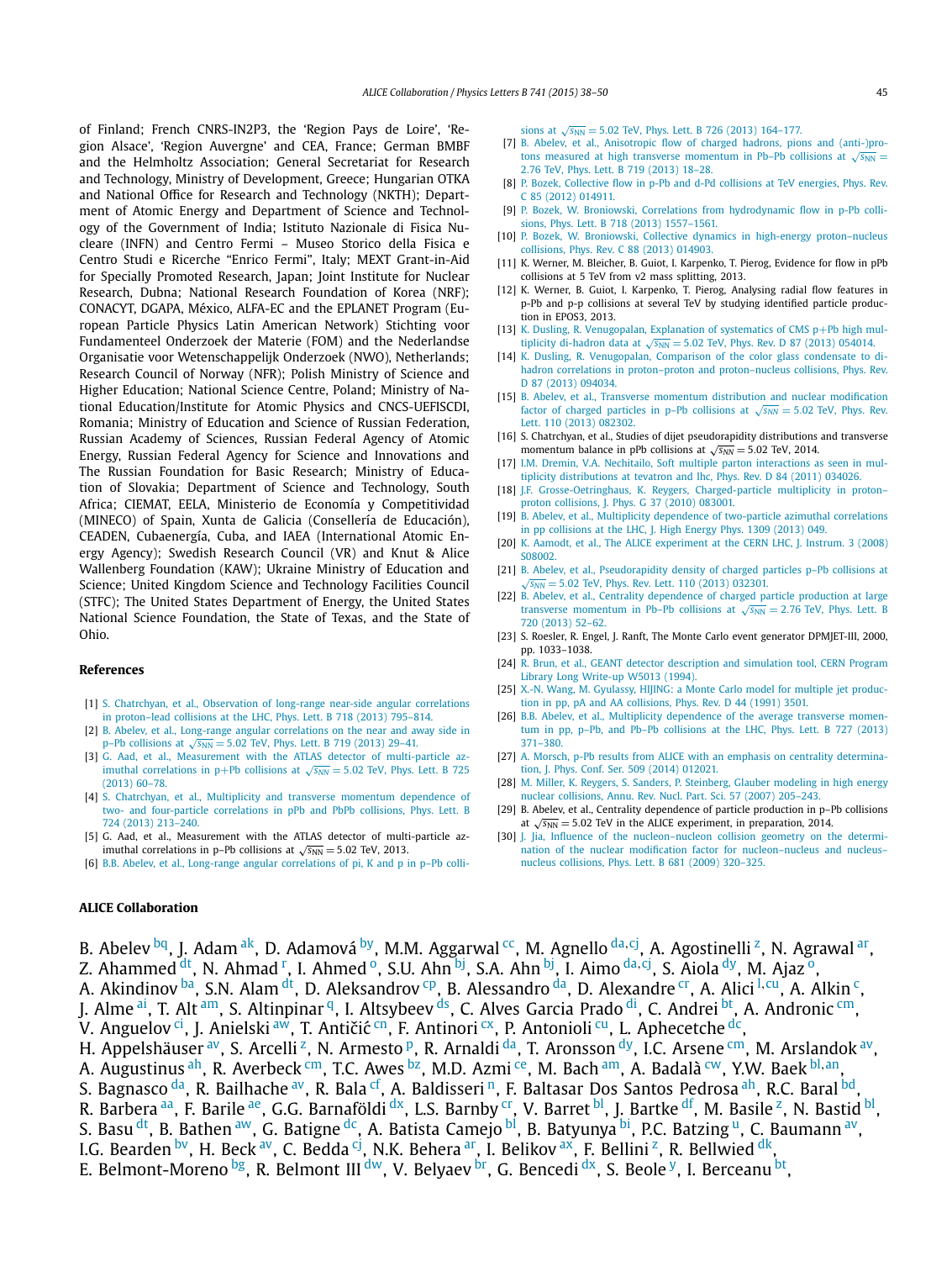A. Bercuci <sup>[bt](#page-11-0)</sup>, Y. Berdnikov <sup>[ca](#page-11-0), 1</sup>, D. Berenyi [dx,](#page-12-0) M.E. Berger [ch](#page-11-0), R.A. Bertens <sup>az</sup>, D. Berzano <sup>y</sup>, L. Betev [ah,](#page-10-0) A. Bhasin <sup>cf</sup>, I.R. Bhat <sup>cf</sup>, A.K. Bhati <sup>cc</sup>, B. Bhattacharjee <sup>ao</sup>, J. Bhom <sup>dp</sup>, L. Bianchi <sup>y</sup>, N. Bianchi <sup>bn</sup>, C. Bianchin <sup>az</sup>, J. Bielčík <sup>ak</sup>, J. Bielčíková <sup>by</sup>, A. Bilandzic <sup>bv</sup>, S. B[j](#page-10-0)elogrlic <sup>az</sup>, F. Blanco <sup>j</sup>, D. Blau <sup>cp</sup>, C. Blume <sup>av</sup>, F. Bock <sup>[ci](#page-11-0),bp</sup>, A. Bogdanov <sup>br</sup>, H. Bøggild <sup>[bv](#page-11-0)</sup>, M. Bogolyubsky <sup>[db](#page-11-0)</sup>, F.V. Böhmer <sup>ch</sup>, L. Boldizsár <sup>dx</sup>, M. Bombara [al,](#page-10-0) J. Book [av](#page-11-0), H. Borel [n,](#page-10-0) A. Borissov [cl](#page-11-0)*,*[dw,](#page-12-0) F. Bossú [bh,](#page-11-0) M. Botje [bw](#page-11-0), E. Botta [y,](#page-10-0) S. Böttger [au,](#page-11-0) P. Braun-Munzinger [cm,](#page-11-0) M. Bregant [di,](#page-11-0) T. Breitner [au](#page-11-0), T.A. Broker [av,](#page-11-0) T.A. Browning [ck,](#page-11-0) M. Broz [ak,](#page-10-0) E. Bruna <sup>da</sup>, G.E. Bruno <sup>ae</sup>, D. Budnikov <sup>[co](#page-11-0)</sup>, H. Buesching <sup>av</sup>, S. Bufalino <sup>da</sup>, P. Bun[ci](#page-11-0)c <sup>ah</sup>, O. Busch <sup>ci</sup>, Z. Buthelezi <sup>bh</sup>, D. Caffarri <sup>ab</sup>, X. Cai <sup>g</sup>, H. Caines <sup>dy</sup>, L. Calero Diaz <sup>bn</sup>, A. Caliva <sup>az</sup>, E. Calvo Villar <sup>cs</sup>, P. Camerini<sup>x</sup>, F. Carena [ah,](#page-10-0) W. Carena ah, J. Castillo Castellanos <sup>n</sup>, E.A.R. Casula <sup>w</sup>, V. Catanescu <sup>[bt](#page-11-0)</sup>, C. Cav[i](#page-10-0)cchioli <sup>ah</sup>, C. Ceballos Sanchez <sup>i</sup>, J. Cepila <sup>[ak](#page-10-0)</sup>, P. Cerello <sup>da</sup>, B. Chang <sup>dl</sup>, S. Chapeland <sup>[ah](#page-10-0)</sup>, J.L. Charvet <sup>n</sup>, S. Chattopadhyay <sup>dt</sup>, S. Chattopadhyay <sup>cq</sup>, V. Chelnokov <sup>c</sup>, M. Cherney <sup>cb</sup>, C. Cheshkov <sup>dr</sup>, B. Cheynis <sup>dr</sup>, V. Chibante Barroso <sup>ah</sup>, D.D. Chinellato <sup>dk</sup>, P. Chochula <sup>ah</sup>, M. Chojnacki <sup>bv</sup>, S. Choudhury <sup>dt</sup>, P. Christakoglou <sup>[bw](#page-11-0)</sup>, C.H. Christensen <sup>bv</sup>, P. Christiansen <sup>af</sup>, T. Chujo <sup>dp</sup>, S.U. Chung <sup>cl</sup>, C. Cicalo <sup>cv</sup>, L. Cifarelli <sup>[z](#page-10-0), J</sup>, F. Cindo[l](#page-10-0)o <sup>cu</sup>, J. Cleymans <sup>ce</sup>, F. Colamaria <sup>ae</sup>, D. Colella <sup>ae</sup>, A. Collu <sup>w</sup>, M. Colocci <sup>z</sup>, G. Conesa Balbastre  $\frac{bm}{m}$ , Z. Conesa del Valle [at,](#page-11-0) M.E. Connors  $\frac{dy}{dx}$ , J.G. Contreras [k,](#page-10-0) T.M. Cormier  $\frac{dw}{dx}$  $\frac{dw}{dx}$  $\frac{dw}{dx}$ , Y. Corrales Morales <sup>y</sup>, P. Cortese <sup>ad</sup>, I. Cortés Maldonado <sup>b</sup>, M.R. Cosentino [di,](#page-11-0) F. Costa <sup>ah</sup>, P. Crochet <sup>bl</sup>, R. Cruz Albino <sup>k</sup>, E. Cuautle <sup>bf</sup>, L. Cunqueiro <sup>[bn](#page-11-0)</sup>, A. Dainese <sup>[cx](#page-11-0)</sup>, R. Dang <sup>g</sup>, A. Danu <sup>be</sup>, D. Das <sup>cq</sup>, I. Das <sup>at</sup>, K. Das <sup>cq</sup>, S. Das <sup>d</sup>, A. Dash <sup>dj</sup>, S. Dash <sup>ar</sup>, S. De <sup>dt</sup>, H. Delagrange <sup>[dc](#page-11-0),[2](#page-12-0)</sup>, A. Deloff <sup>bs</sup>, E. Dénes <sup>[dx](#page-12-0)</sup>, G. D'Erasmo <sup>ae</sup>, A. De Caro <sup>[ac](#page-10-0), [l](#page-10-0)</sup>, G. de Cataldo <sup>ct</sup>, J. de Cuveland <sup>am</sup>, A. De Falco <sup>w</sup>, D. De Gruttola <sup>ac, l</sup>, N. De Marco <sup>da</sup>, S. De Pasquale <sup>ac</sup>, R. de Rooi[j](#page-10-0) <sup>az</sup>, M.A. Diaz Corchero <sup>j</sup>, T. Dietel <sup>aw</sup>, P. Dillenseger <sup>av</sup>, R. Divià <sup>ah</sup>, D. Di Bari <sup>ae</sup>, S. Di Liberto <sup>cy</sup>, A. Di Mauro <sup>ah</sup>, P. Di Nezza <sup>bn</sup>, Ø. Djuvsland <sup>q</sup>, A. Dobrin <sup>az</sup>, T. Dobrowolski [bs,](#page-11-0) D. Domenicis Gimenez [di,](#page-11-0) B. Dönigus [av,](#page-11-0) O. Dordic [u](#page-10-0), S. Dørheim [ch](#page-11-0), A.K. Dubey [dt,](#page-12-0) A. Dubla <sup>az</sup>, L. Ducroux <sup>dr</sup>, P. Dupieux <sup>bl</sup>, A.K. Dutta Majumdar <sup>cq</sup>, T.E. Hilden <sup>ap</sup>, R.J. Ehlers <sup>dy</sup>, D. Elia <sup>ct</sup>, H. Engel [au,](#page-11-0) B. Erazmus [ah](#page-10-0), [dc,](#page-11-0) H.A. Erdal [ai,](#page-10-0) D. Eschweiler [am,](#page-10-0) B. Espagnon [at,](#page-11-0) M. Esposito ah, M. Estienne dc, S. Esumi <sup>dp</sup>, D. Evans <sup>cr</sup>, S. Evdokimov <sup>db</sup>, D. Fabris <sup>cx</sup>, J. Faivre <sup>bm</sup>, D. Falchieri <sup>z</sup>, A. Fantoni <sup>bn</sup>, M. Fasel <sup>ci</sup>, D. Fehlker <sup>q</sup>, L. Feldkamp <sup>aw</sup>, D. Felea <sup>be</sup>, A. Feliciello <sup>da</sup>, G. Feofilov <sup>ds</sup>, J. Ferencei <sup>by</sup>, A. Fernández Téllez <sup>b</sup>, E.G. Ferreiro <sup>p</sup>, A. Ferretti <sup>y</sup>, A. Festanti <sup>ab</sup>, J. Figiel <sup>df</sup>, M.A.S. Figueredo <sup>dm</sup>, S. Filchagin <sup>[co](#page-11-0)</sup>, D. Finogeev <sup>ay</sup>, F.M. Fionda <sup>ae</sup>, E.M. Fiore <sup>ae</sup>, E. Floratos <sup>cd</sup>, M. Floris <sup>ah</sup>, S. Foertsch <sup>bh</sup>, P. Foka <sup>cm</sup>, S. Fokin <sup>cp</sup>, E. Fragiacomo <sup>cz</sup>, A. Francescon [ah](#page-10-0),[ab,](#page-10-0) U. Frankenfeld [cm,](#page-11-0) U. Fuchs [ah,](#page-10-0) C. Furget [bm,](#page-11-0) M. Fusco Girard [ac](#page-10-0), J.J. Gaardhøje <sup>bv</sup>, M. Gagliardi <sup>[y](#page-10-0)</[s](#page-10-0)up>, A.M. Gago <sup>cs</sup>, M. Gallio <sup>y</sup>, D.R. Gangadharan <sup>s</sup>, P. Ganoti <sup>bz</sup>, C. Garabatos <sup>cm</sup>, E. Garcia-Solis [m,](#page-10-0) C. Gargiulo [ah,](#page-10-0) I. Garishvili [bq](#page-11-0), J. Gerhard [am,](#page-10-0) M. Germain [dc,](#page-11-0) A. Gheata [ah,](#page-10-0) M. Gheata [ah](#page-10-0)*,*[be,](#page-11-0) B. Ghidini [ae,](#page-10-0) P. Ghosh [dt](#page-12-0), S.K. Ghosh [d,](#page-10-0) P. Gianotti [bn,](#page-11-0) P. Giubellino [ah,](#page-10-0) E. Gladysz-Dziadus [df,](#page-11-0) P. Glässel [ci,](#page-11-0) A. Gomez Ramirez <sup>au</sup>, P. González-Zamora <sup>[j](#page-10-0)</sup>, S. Gorbunov <sup>am</sup>, L. Görlich <sup>df</sup>, S. Gotovac <sup>de</sup>, L.K. Graczykowski [dv,](#page-12-0) A. Grelli [az,](#page-11-0) A. Grigoras [ah,](#page-10-0) C. Grigoras ah, V. Grigoriev [br,](#page-11-0) A. Grigory[a](#page-10-0)n a, S. Grigoryan [bi,](#page-11-0) B. Grinyov<sup>c</sup>, N. Grion<sup>cz</sup>, J.F. Grosse-Oetringhaus <sup>ah</sup>, J.-Y. Grossiord [dr,](#page-11-0) R. Grosso <sup>ah</sup>, F. Guber <sup>ay</sup>, R. Guernane <sup>bm</sup>, B. Guerzoni <sup>z</sup>, M. Guilbaud <sup>dr</sup>, K. Gulbrandsen <sup>bv</sup>, H. Gulkanyan <sup>a</sup>, M. Gumbo <sup>ce</sup>, T. Gunji <sup>do</sup>, A. Gupta <sup>cf</sup>, R. Gupta <sup>cf</sup>, K.H. Khan <sup>o</sup>, R. Haake <sup>aw</sup>, Ø. Haaland <sup>q</sup>, C. Hadjidakis <sup>at</sup>, M. Haiduc <sup>be</sup>, H. Hamagaki <sup>do</sup>, G. Hamar <sup>dx</sup>, L.D. Hanratty <sup>cr</sup>, A. Hansen <sup>bv</sup>, J.W. Harris <sup>dy</sup>, H. Hartmann <sup>am</sup>, A. Harton <sup>[m](#page-10-0)</sup>, D. Hatzifotiadou <sup>cu</sup>, S. Hayashi <sup>do</sup>, S.T. Heckel <sup>av</sup>, M. Heide <sup>aw</sup>, H. Helstrup <sup>ai</sup>, A. Herghelegiu <sup>bt</sup>, G. Herrera Corral [k,](#page-10-0) B.A. Hess [ag,](#page-10-0) K.F. Hetland [ai,](#page-10-0) B. Hippolyte [ax,](#page-11-0) J. Hladky [bc,](#page-11-0) P. Hristov [ah,](#page-10-0) M. Huang  $q$ , T.J. Humanic <[s](#page-10-0)up>s</sup>, N. Hussain <sup>ao</sup>, D. Hu[t](#page-10-0)ter <sup>am</sup>, D.S. Hwang <sup>t</sup>, R. Ilkaev <sup>co</sup>, I. Ilkiv <sup>[bs](#page-11-0)</sup>, M. Inaba <sup>dp</sup>, G.M. Innocenti <sup>y</sup>, C. Ionita <sup>ah</sup>, M. Ippolitov <sup>cp</sup>, M. I[r](#page-10-0)fan <sup>r</sup>, M. Ivanov <sup>cm</sup>, V. Ivanov <sup>ca</sup>, A. Jachołkowski <sup>aa</sup>, P.M. Jacobs <sup>bp</sup>, C. Jahnke <sup>di</sup>, H.J. Jang <sup>bj</sup>, M.A. Janik <sup>[dv](#page-12-0)</sup>, P.H.S.Y. Jayarathna <sup>[dk](#page-11-0)</sup>, C. Jena <sup>ab</sup>, S. Jena <sup>dk</sup>, R.T. Jimenez Bustamante <sup>bf</sup>, P.G. Jones <sup>cr</sup>, H. Jung <sup>an</sup>, A. Jusko <sup>cr</sup>, V. Kadyshevskiy <sup>[bi](#page-11-0)</sup>, S. Kalcher <sup>[am](#page-10-0)</sup>, P. Kalinak <sup>bb</sup>, A. Kalweit <sup>ah</sup>, J. Kamin <sup>av</sup>, J.H. Kang <sup>dz</sup>, V. Kaplin <sup>br</sup>, S. Kar <sup>dt</sup>, A. Karasu Uysal <sup>bk</sup>, O. Karavichev <sup>ay</sup>, T. Karavicheva <sup>ay</sup>, E. Karpechev <sup>ay</sup>, U. Kebschull <sup>au</sup>, R. Keidel <sup>ea</sup>, D.L.D. Keijdener <sup>az</sup>, M.M. Khan <sup>[r](#page-10-0),3</sup>, P. Khan <sup>cq</sup>, S.A. Khan <sup>dt</sup>, A. Khanzadeev <sup>ca</sup>, Y. Kharlov <sup>db</sup>, B. Kileng <sup>ai</sup>, B. Kim <sup>dz</sup>, D.W. Kim <sup>[bj](#page-11-0),,an</sup>, D.J. Kim <sup>dl</sup>, J.S. Kim <sup>an</sup>, M. Kim <sup>an</sup>, M. Kim <sup>dz</sup>, S. Kim <sup>[t](#page-10-0)</sup>, T. Kim <sup>[dz](#page-12-0)</sup>, S. Kirsch <sup>[am](#page-10-0)</sup>, I. Kisel <sup>am</sup>, S. Kiselev <sup>ba</sup>, A. Kisiel <sup>dv</sup>, G. Kiss <sup>dx</sup>, J.L. Klay <sup>[f](#page-10-0)</sup>, J. Klein <sup>ci</sup>, C. Klein-Bösing <sup>aw</sup>, A. Kluge <sup>ah</sup>, M.L. Knichel <sup>cm</sup>, A.G. Knospe [dg,](#page-11-0) C. Kobdaj [ah](#page-10-0)*,*[dd,](#page-11-0) M. Kofarago [ah,](#page-10-0) M.K. Köhler [cm,](#page-11-0) T. Kollegger [am,](#page-10-0) A. Kolojvari [ds,](#page-11-0) V. Kondratiev [ds](#page-11-0), N. Kondratyeva [br,](#page-11-0) A. Konevskikh [ay,](#page-11-0) V. Kovalenko [ds,](#page-11-0) M. Kowalski [df,](#page-11-0) S. Kox [bm,](#page-11-0) G. Koyithatta Meethaleveedu [ar,](#page-10-0) J. Kral [dl,](#page-11-0) I. Králik [bb,](#page-11-0) F. Kramer [av,](#page-11-0) A. Kravčáková [al,](#page-10-0) M. Krelina [ak,](#page-10-0)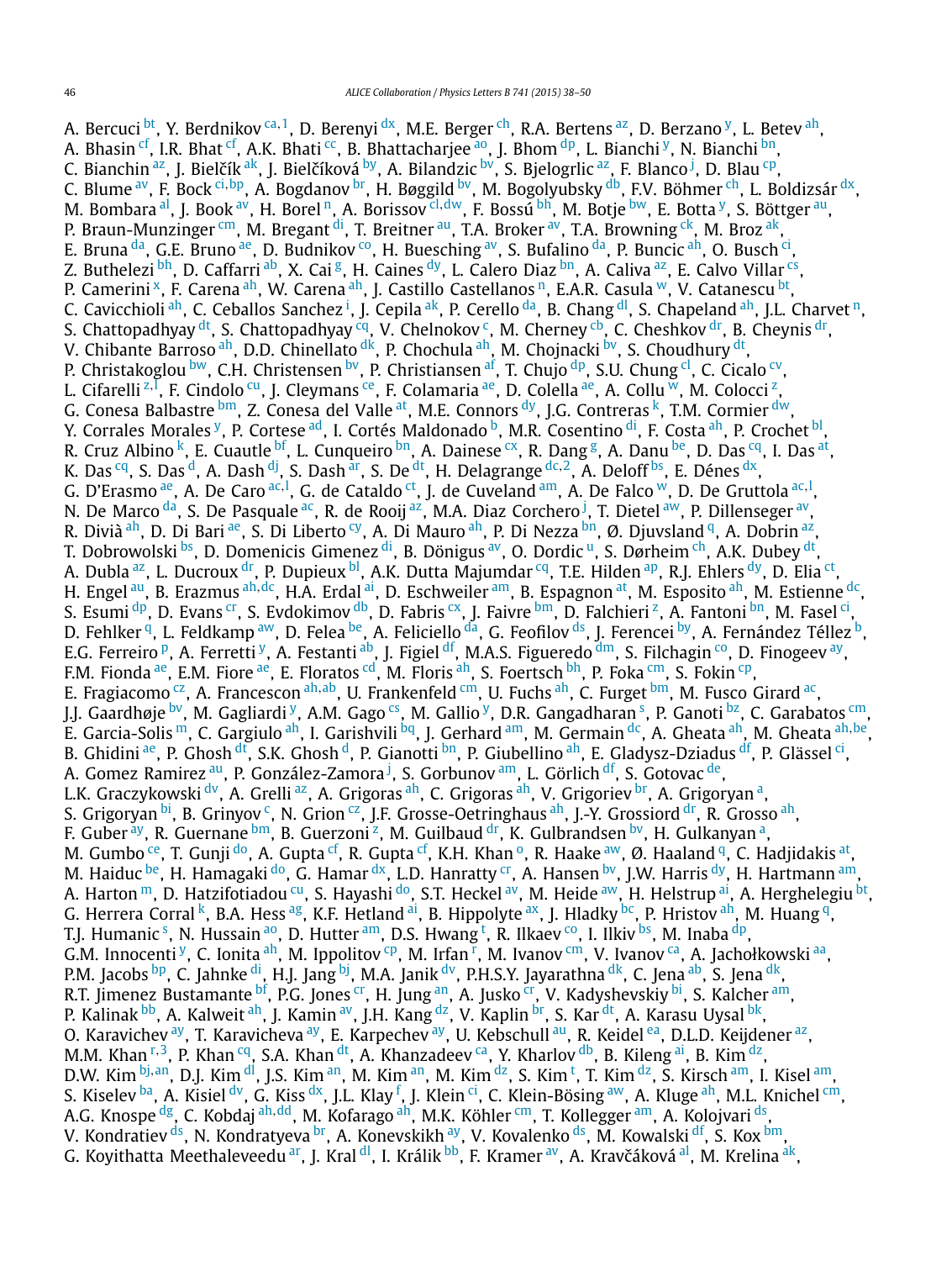M. Kretz <sup>am</sup>, M. Krivda <sup>[cr](#page-11-0),bb</sup>, F. Krizek <sup>[by](#page-11-0)</sup>, E. Kryshen <sup>ah</sup>, M. Krzewicki <sup>cm</sup>, V. Kučera <sup>by</sup>, Y. Kucheriaev <sup>[cp](#page-11-0), 2</sup>, T. Kugathasan [ah,](#page-10-0) C. Kuhn [ax,](#page-11-0) P.G. Kuijer [bw,](#page-11-0) I. Kulakov [av](#page-11-0), J. Kumar [ar,](#page-10-0) P. Kurashvili [bs,](#page-11-0) A. Kurepin [ay,](#page-11-0) A.B. Kurepin <sup>ay</sup>, A. Kuryakin<sup>co</sup>, S. Kushpil <sup>by</sup>, M.J. Kweon [ci,](#page-11-0) Y. Kwon [dz,](#page-12-0) P. Ladron de Guevara [bf,](#page-11-0) C. Lagana Fernandes <sup>di</sup>, I. Lakomov <sup>at</sup>, R. Langoy <sup>du</sup>, C. Lara <sup>au</sup>, A. Lardeux <sup>dc</sup>, A. Lattuca <sup>y</sup>, S.L. La Pointe <sup>az</sup>, P. La Rocca <sup>[aa](#page-10-0)</sup>, R. Lea <sup>x</sup>, L. Leardini <sup>ci</sup>, G.R. Lee <sup>cr</sup>, I. Legrand <sup>ah</sup>, J. Lehnert <sup>av</sup>, R.C. Lemmon <sup>bx</sup>, V. Lenti <sup>ct</sup>, E. Leogrande <sup>az</sup>, M. Leoncino <sup>[y](#page-10-0)</sup>, I. León Monzón [dh,](#page-11-0) P. Lévai [dx,](#page-12-0) S. Li <sup>[bl](#page-11-0),g</sup>, J. Lien [du](#page-12-0), R. Lietava <sup>cr</sup>, S. Lindal [u,](#page-10-0) V. Linden[s](#page-10-0)truth <sup>am</sup>, C. Lippmann <sup>cm</sup>, M.A. Lisa <sup>s</sup>, H.M. Ljunggren <sup>af</sup>, D.F. Lodato <sup>[az](#page-11-0)</sup>, P.I. Loenne <sup>q</sup>, V.R. Logg[i](#page-10-0)ns <sup>dw</sup>, V. Loginov <sup>br</sup>, D. Lohner <sup>ci</sup>, C. Loizides <sup>bp</sup>, X. Lopez <sup>bl</sup>, E. López Torres <sup>i</sup>, X.-G. Lu <sup>ci</sup>, P. Luettig [av,](#page-11-0) M. Lunardon [ab,](#page-10-0) G. Luparello [az,](#page-11-0) R. Ma <sup>dy</sup>, A. Maevskaya av, M. Mager [ah,](#page-10-0) D.P. Mahapatra [bd,](#page-11-0) S.M. Mahmood [u,](#page-10-0) A. Maire [ci,](#page-11-0) R.D. Majka [dy,](#page-12-0) M. Malaev [ca](#page-11-0), I. Maldonado Cervantes [bf,](#page-11-0) L. Malinina [bi](#page-11-0)*,*[4,](#page-12-0) D. Mal'Kevich [ba,](#page-11-0) P. Malzacher [cm,](#page-11-0) A. Mamonov [co,](#page-11-0) L. Manceau [da,](#page-11-0) V. Manko [cp](#page-11-0), F. Manso [bl,](#page-11-0) V. Manzari [ct,](#page-11-0) M. Marchisone <sup>[bl](#page-11-0), y</sup>, J. Mareš <sup>bc</sup>, G.V. Margagliotti [x,](#page-10-0) A. Margotti <sup>cu</sup>, A. Marín [cm,](#page-11-0) C. Markert <sup>dg</sup>, M. Marquard [av](#page-11-0), I. Martashvili [dn,](#page-11-0) N.A. Martin [cm,](#page-11-0) P. Martinengo [ah,](#page-10-0) M.I. Martínez [b,](#page-10-0) G. Martínez García [dc,](#page-11-0) J. Martin Blanco <sup>dc</sup>, Y. Mart[y](#page-10-0)nov <sup>c</sup>, A. Mas <sup>dc</sup>, S. Masciocchi <sup>cm</sup>, M. Masera <sup>y</sup>, A. Masoni <sup>cv</sup>, L. Massacrier <sup>dc</sup>, A. Mastroserio <sup>ae</sup>, A. Matyja <sup>df</sup>, C. Mayer <sup>df</sup>, J. Mazer <sup>dn</sup>, M.A. Mazzoni <sup>cy</sup>, F. Meddi <sup>v</sup>, A. Menchaca-Rocha <sup>bg</sup>, J. Mercado Pérez [ci,](#page-11-0) M. Meres [aj,](#page-10-0) Y. Miake [dp](#page-11-0), K. Mikhaylov [bi](#page-11-0)*,*[ba,](#page-11-0) L. Milano [ah,](#page-10-0) J. Milosevic [u](#page-10-0)*,*[1](#page-12-0)*,*[5,](#page-12-0) A. Mischke  $a^2$ , A.N. Mishra  $a^2$ , D. Miskowiec  $\text{cm}$ , J. Mitra  $\text{dt}$ , C.M. Mitu  $\text{be}$  $\text{be}$  $\text{be}$ , J. Mlynarz  $\text{dw}$ , N. Mohammadi  $\text{dt}$ , B. Mohanty <sup>[bu](#page-11-0),dt</sup>, L. Molnar <sup>ax</sup>, L. Montaño Zetina <sup>[k](#page-10-0)</sup>, E. Montes <sup>[j](#page-10-0)</sup>, M. Morando <sup>ab</sup>, D.A. Moreira De Godoy <sup>di</sup>, S. Moretto [ab,](#page-10-0) A. Morsch [ah,](#page-10-0) V. Muccifora [bn,](#page-11-0) E. Mudnic [de,](#page-11-0) D. Mühlheim [aw](#page-11-0), S. Muhuri [dt,](#page-12-0) M. Mukherjee dt, H. Müller <sup>ah</sup>, M.G. Munhoz <sup>[di](#page-11-0)</sup>, S. Murray <sup>ce</sup>, L. Musa <sup>ah</sup>, J. Musinsky <sup>bb</sup>, B.K. Nandi <sup>[ar](#page-10-0)</sup>, R. Nania <sup>cu</sup>, E. Nappi <sup>ct</sup>, C. Nattrass <sup>dn</sup>, K. Nayak <sup>bu</sup>, T.K. Nayak <sup>dt</sup>, S. Nazarenko <sup>co</sup>, A. Nedosekin <sup>ba</sup>, M. Nicassio <sup>cm</sup>, M. Niculescu [ah](#page-10-0), [be,](#page-11-0) B.S. Nielsen by, S. Nikolaev <sup>cp</sup>, S. Nikulin <sup>cp</sup>, V. Nikulin <sup>[ca](#page-11-0)</sup>, B.S. Ni[l](#page-10-0)sen <sup>cb</sup>, F. Noferini <sup>l,cu</sup>, P. Nomokonov [bi,](#page-11-0) G. Nooren [az,](#page-11-0) J. Norman [dm,](#page-11-0) A. Nyanin [cp,](#page-11-0) J. Nystrand [q,](#page-10-0) H. Oeschler [ci,](#page-11-0) S. Oh [dy,](#page-12-0) S.K. Oh [an](#page-10-0), [1](#page-12-0), [6,](#page-12-0) A. Okatan <sup>bk</sup>, L. Olah [dx,](#page-12-0) J. Oleniacz [dv,](#page-12-0) A.C. Oliveira Da Silva [di](#page-11-0), J. Onderwaater [cm,](#page-11-0) C. Oppedisano [da,](#page-11-0) A. Ortiz Velasquez [af,](#page-10-0) A. Oskarsson af, J. Otwinowski [cm,](#page-11-0) K. Oyama [ci,](#page-11-0) P. Sahoo [as](#page-11-0), Y. Pachmayer <sup>ci</sup>, M. Pachr <sup>[ak](#page-10-0)</sup>, P. Pagano <sup>ac</sup>, G. Paic<sup>bf</sup>, F. Painke <sup>am</sup>, C. Pajares <sup>p</sup>, S.K. Pal <sup>dt</sup>, A. Palmeri <sup>cw</sup>, D. Pant <sup>ar</sup>, V. Papikyan <sup>a</sup>, G.S. Pappalardo CW, P. Pareek [as,](#page-11-0) W.J. Park Cm, S. Parmar CC, A. Passfeld [aw](#page-11-0), D.I. Patalakha <sup>db</sup>, V. Paticchio <sup>[ct](#page-11-0)</sup>, B. Paul <sup>cq</sup>, T. Pawlak <sup>dv</sup>, T. Peitzmann <sup>az</sup>, H. Pereira Da Costa <sup>n</sup>, E. Pereira De Oliveira Filho [di,](#page-11-0) D. Peresunko <sup>cp</sup>, C.E. Pérez Lara [bw](#page-11-0), A. Pesci <sup>cu</sup>, V. Peskov <sup>av</sup>, Y. Pestov <sup>e</sup>, V. Petráček <sup>ak</sup>, M. Petran <sup>ak</sup>, M. Petris <sup>bt</sup>, M. Petrovici <sup>bt</sup>, C. Petta <sup>aa</sup>, S. Piano <sup>cz</sup>, M. Pikna <sup>[aj](#page-10-0)</sup>, P. Pillot <sup>dc</sup>, O. Pinazza <sup>[cu](#page-11-0),ah</sup>, L. Pinsky <sup>dk</sup>, D.B. Piyarathna <sup>dk</sup>, M. Płoskoń <sup>bp</sup>, M. Planinic <sup>[dq](#page-11-0),cn</sup>, J. Pluta <sup>dv</sup>, S. Pochybova <sup>dx</sup>, P.L.M. Podesta-Lerma [dh,](#page-11-0) M.G. Poghosyan [ah,](#page-10-0) E.H.O. Pohjoisaho [ap,](#page-10-0) B. Polichtchouk [db,](#page-11-0) N. Poljak [cn,](#page-11-0) A. Pop [bt,](#page-11-0) S. Porteboeuf-Houssais <sup>bl</sup>, J. Porter <sup>[bp](#page-11-0)</sup>, B. Potukuchi <sup>cf</sup>, S.K. Prasad <sup>dw</sup>, R. Preghenella <sup>[cu](#page-11-0), [l](#page-10-0)</sup>, F. Prino <sup>da</sup>, C.A. Pruneau  $\frac{dw}{dx}$ , I. Pshenichnov  $\frac{dy}{dx}$ , G. Puddu W., P. Pujahari  $\frac{dw}{dx}$ , V. Punin  $\frac{c_0}{dy}$ , J. Putschke  $\frac{dw}{dx}$ , H. Qvigstad  $\frac{u}{dx}$ , A. Rachevski  $^{cz}$ , S. Raha [d,](#page-10-0) J. Rak [dl,](#page-11-0) A. Rakotozafindrabe  $n$ , L. Ramello  $^{ad}$ , R. Raniwala  $^{cg}$ , S. Raniwala  $^{cg}$ , S.S. Räsänen <sup>ap</sup>, B.T. Rascanu <sup>[av](#page-11-0)</sup>, D. Rathee <sup>cc</sup>, A.W. Rauf <sup>o</sup>, V. Razazi <sup>w</sup>, K.F. Read <sup>[dn](#page-11-0)</sup>, J.S. Real <sup>bm</sup>, K. Redlich <sup>[bs](#page-11-0),[1](#page-12-0),7</sup>, R.J. Reed <sup>dy</sup>, A. Rehman <sup>q</sup>, P. Reichelt <sup>[av](#page-11-0)</sup>, M. Reicher <sup>az</sup>, F. Reidt <sup>ah</sup>, R. Renfordt <sup>av</sup>, A.R. Reolon [bn,](#page-11-0) A. Reshetin [ay,](#page-11-0) F. Rettig [am,](#page-10-0) J.-P. Revol [ah,](#page-10-0) K. Reygers [ci,](#page-11-0) V. Riabov [ca,](#page-11-0) R.A. Ricci [bo,](#page-11-0) T. Richert [af,](#page-10-0) M. Richter <sup>u</sup>, P. Riedler <sup>[ah](#page-10-0)</sup>, W. Riegler <sup>ah</sup>, F. Riggi <sup>aa</sup>, A. Rivetti <sup>da</sup>, E. Rocco <sup>az</sup>, M. Rodríguez Cahuantzi <sup>b</sup>, A. Rodriguez Manso <sup>[bw](#page-11-0)</s[u](#page-10-0)p>, K. Røed <sup>u</sup>, E. Rogochaya <sup>bi</sup>, S. Rohni <sup>[cf](#page-11-0)</sup>, D. Rohr <sup>am</sup>, D. Röhrich <sup>q</sup>, R. Romita <sup>bx</sup>, F. Ronchetti <sup>[bn](#page-11-0)</sup>, L. Ronflette <sup>[dc](#page-11-0)</sup>, P. Rosnet <sup>bl</sup>, A. Rossi <sup>ah</sup>, F. Roukoutakis <sup>cd</sup>, A. Roy <sup>as</sup>, C. Roy <sup>ax</sup>, P. Roy <sup>cq</sup>, A.J. Rubio Montero <sup>[j](#page-10-0)</sup>, R. Rui <sup>x</sup>, R. Russo <sup>y</sup>, E. Ryabinkin <sup>cp</sup>, Y. Ryabov <sup>ca</sup>, A. Rybicki <sup>df</sup>, S. Sadovsky <sup>[db](#page-11-0)</sup>, K. Šafařík <sup>ah</sup>, B. Sahlmuller <sup>[av](#page-11-0)</sup>, R. Sahoo <sup>as</sup>, P.K. Sahu <sup>bd</sup>, J. Saini <sup>dt</sup>, S. Sakai <sup>[bp](#page-11-0)</[s](#page-10-0)up>, C.A. Salgado <sup>p</sup>, J. Salzwedel <sup>s</sup>, S. Sambyal <sup>cf</sup>, V. Samsonov <sup>ca</sup>, X. Sanchez Castro <sup>ax</sup>, F.J. Sánchez Rodríguez <sup>dh</sup>, L. Šándor <sup>[bb](#page-11-0)</sup>, A. Sandoval <sup>bg</sup>, M. Sano <sup>dp</sup>, G. Santagati <sup>aa</sup>, D. Sarkar <sup>dt</sup>, E. Scapparone <sup>cu</sup>, F. Scarlassara <sup>ab</sup>, R.P. Scharenberg <sup>ck</sup>, C. Schiaua <sup>bt</sup>, R. Schicker <sup>[ci](#page-11-0)</sup>, C. Schmidt <sup>cm</sup>, H.R. Schmidt <sup>ag</sup>, S. Schuchmann <sup>[av](#page-11-0)</sup>, J. Schukraft <sup>ah</sup>, M. Schulc <sup>ak</sup>, T. Schuster <sup>dy</sup>, Y. Schutz <sup>[dc](#page-11-0),ah</sup>, K. Schwarz <sup>cm</sup>, K. Schweda <sup>cm</sup>, G. Scioli<sup>z</sup>, E. Scomparin <sup>da</sup>, R. Scott <sup>dn</sup>, G. Segato [ab,](#page-10-0) J.E. Seger [cb,](#page-11-0) Y. Sekiguchi [do,](#page-11-0) I. Selyuzhenkov [cm,](#page-11-0) J. Seo [cl,](#page-11-0) E. Serradilla [j](#page-10-0)*,*[bg,](#page-11-0) A. Sevcenco [be,](#page-11-0) A. Shabetai [dc,](#page-11-0) G. Shabratova [bi](#page-11-0), R. Shahoyan [ah,](#page-10-0) A. Shangaraev [db,](#page-11-0) N. Sharma [dn,](#page-11-0) S. Sharma [cf,](#page-11-0) K. Shigaki [aq,](#page-10-0) K. Shtejer <sup>y</sup>, Y. Sibiriak <sup>cp</sup>, E. Sicking [aw](#page-11-0), [ah,](#page-10-0) S. Siddhanta [cv,](#page-11-0) T. Siemiarczuk [bs,](#page-11-0) D. Silvermyr [bz,](#page-11-0) C. Silvestre [bm,](#page-11-0) G. Simatovic <sup>dq</sup>, R. Singaraju <sup>dt</sup>, R. Singh cf, S. Singha [dt,](#page-12-0)bu, V. Singhal [dt](#page-12-0), B.C. Sinha dt, T. Sinha [cq,](#page-11-0) B. Sitar [aj](#page-10-0), M. Sitta [ad,](#page-10-0) T.B. Skaali [u,](#page-10-0) K. Skjerdal <sup>q</sup>, M. Slupecki <sup>dl</sup>, N. Smirnov <sup>dy</sup>, R.J.M. Snellings [az,](#page-11-0) C. Søgaard [af,](#page-10-0)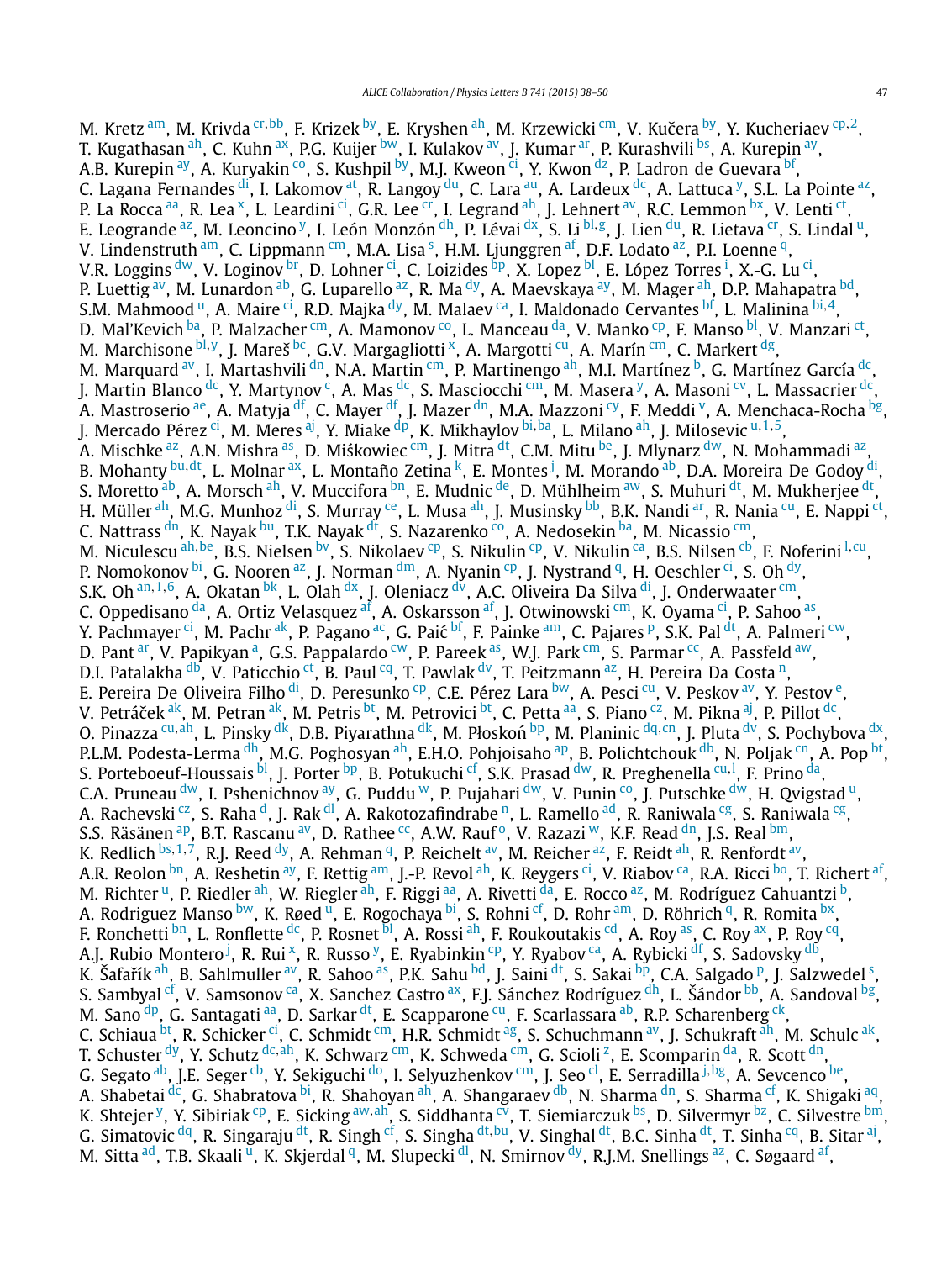<span id="page-10-0"></span>R. Soltz <sup>bq</sup>, J. Song <sup>cl</sup>, M. Song <sup>dz</sup>, F. Soramel <sup>ab</sup>, S. Sorensen <sup>dn</sup>, M. Spacek <sup>ak</sup>, E. Spiriti <sup>bn</sup>, I. Sputowska <sup>[df](#page-11-0)</sup>, M. Spyropoulou-Stassinaki <sup>cd</sup>, B.K. Srivastava <sup>ck</sup>, J. Stachel <sup>[ci](#page-11-0)</sup>, I. Stan <sup>be</sup>, G. Stefanek <sup>bs</sup>, M. Steinpreis <sup>s</sup>, E. Stenlund <sup>af</sup>, G. Steyn <sup>bh</sup>, J.H. Stiller <sup>ci</sup>, D. Stocco <sup>dc</sup>, M. Stolpovskiy <sup>db</sup>, P. Strmen <sup>aj</sup>, A.A.P. Suaide <sup>di</sup>, T. Sugitate <sup>aq</sup>, C. Suire <sup>at</sup>, M. Suleymanov <sup>o</sup>, R. Sultanov <sup>ba</sup>, M. Šumbera <sup>by</sup>, T. Susa <sup>cn</sup>, T.J.M. Symons <sup>bp</sup>, A. Szabo<sup>aj</sup>, A. Szanto de Toledo <sup>di</sup>, I. Szarka <sup>aj</sup>, A. Szczepankiewicz <sup>ah</sup>, M. Szymanski <sup>dv</sup>, J. Takahashi <sup>dj</sup>, M.A. Tangaro ae, J.D. Tapia Takaki [at](#page-11-0)*,*[1](#page-12-0)*,*[8,](#page-12-0) A. Tarantola Peloni [av](#page-11-0), A. Tarazona Martinez ah, M.G. Tarzila [bt,](#page-11-0) A. Tauro <sup>ah</sup>, G. Tejeda Muñoz <sup>b</sup>, A. Telesca <sup>ah</sup>, C. Terrevoli <sup>w</sup>, J. Thäder <sup>[cm](#page-11-0)</sup>, D. Thomas <sup>[az](#page-11-0)</sup>, R. Tieulent <sup>dr</sup>, A.R. Timmins <sup>dk</sup>, A. Toia <sup>cx</sup>, V. Trubnikov <sup>c</sup>, W.H. Trzaska <sup>dl</sup>, T. Tsuji <sup>do</sup>, A. Tumkin <sup>co</sup>, R. Turrisi <sup>cx</sup>, T.S. Tveter <sup>u</sup>, K. Ullaland <sup>q</sup>, A. Uras [dr,](#page-11-0) G.L. Usai <sup>w</sup>, M. Vajzer <sup>[by](#page-11-0)</sup>, M. Vala [bb](#page-11-0), [bi,](#page-11-0) L. Valencia Palomo <sup>bl</sup>, S. Vallero <sup>ci</sup>, P. Vande Vyvre <sup>ah</sup>, J. Van Der Maarel <sup>az</sup>, J.W. Van Hoorne <sup>ah</sup>, M. van Leeuwen <sup>az</sup>, A. Vargas <sup>b</sup>, M. Vargyas <sup>dl</sup>, R. Varma <sup>ar</sup>, M. Vasileiou <sup>[cd](#page-11-0)</sup>, A. Vasiliev <sup>cp</sup>, V. Vechernin <sup>[ds](#page-11-0)</sup>, M. Veldhoen <sup>az</sup>, A. Velure <sup>q</sup>, M. Venaruzzo <sup>x,bo</sup>, E. Vercellin <sup>y</sup>, S. Vergara Limón <sup>b</sup>, R. Vernet <sup>h</sup>, M. Verweij <sup>dw</sup>, L. Vickovic <sup>de</sup>, G. Viesti <sup>ab</sup>, J. Viinikainen <sup>dl</sup>, Z. Vilakazi <sup>bh</sup>, O. Villalobos Baillie <sup>cr</sup>, A. Vinogradov <sup>cp</sup>, L. Vinogradov <sup>ds</sup>, Y. Vinogradov <sup>co</sup>, T. Virgili <sup>ac</sup>, Y.P. Viyogi <sup>dt</sup>, A. Vodopyanov <sup>bi</sup>, M.A. Völkl <sup>ci</sup>, K. Voloshin <sup>ba</sup>, S.A. Voloshin <sup>dw</sup>, G. Volpe <sup>ah</sup>, B. von Haller <sup>ah</sup>, I. Vorobyev <sup>ds</sup>, D. Vranic <sup>ah,[cm](#page-11-0)</sup>, J. Vrláková <sup>al</sup>, B. Vulpescu <sup>bl</sup>, A. Vyushin <sup>co</sup>, B. Wagner <sup>q</sup>, J. Wagner [cm](#page-11-0), V. Wagner ak, M. Wang <sup>g</sup>*,*[dc,](#page-11-0) Y. Wang [ci,](#page-11-0) D. Watanabe [dp,](#page-11-0) M. Weber [dk,](#page-11-0) J.P. Wessels [aw,](#page-11-0) U. Westerhoff <sup>[aw](#page-11-0)</sup>, J. Wiechula <sup>ag</sup>, J. Wikne <sup>u</sup>, M. Wilde <sup>aw</sup>, G. Wilk <sup>[bs](#page-11-0)</sup>, J. Wilkinson <sup>ci</sup>, M.C.S. Williams <sup>cu</sup>, B. Windelband <sup>[ci](#page-11-0)</sup>, M. Winn <sup>ci</sup>, C.G. Yaldo <sup>dw</sup>, Y. Yamaguchi <sup>do</sup>, H. Yang <sup>az</sup>, P. Yang <sup>g</sup>, S. Yang <sup>q</sup>, S. Yano <sup>aq</sup>, S. Yasnopolskiy  $\overline{cp}$  $\overline{cp}$  $\overline{cp}$ , J. Yi  $\overline{cl}$ , Z. Yin  $\overline{s}$ , I.-K. Yoo  $\overline{cl}$ , I. Yushmanov  $\overline{cp}$ , V. Zaccolo  $\overline{bv}$  $\overline{bv}$  $\overline{bv}$ , C. Zach  $\overline{ak}$ , A. Zaman  $\overline{o}$ , C. Zampolli <sup>cu</sup>, S. Zaporozhets <sup>bi</sup>, A. Zarochentsev <sup>ds</sup>, P. Závada <sup>bc</sup>, N. Zaviyalov <sup>co</sup>, H. Zbroszczyk <sup>dv</sup>, I.S. Zgura <sup>be</sup>, M. Zhalov <sup>ca</sup>, H. Zhang <sup>g</sup>, X. Zhang <sup>g,[bp](#page-11-0)</sup>, Y. Zhang <sup>g</sup>, C. Zhao <sup>u</sup>, N. Zhigareva <sup>ba</sup>, D. Zhou <sup>g</sup>, F. Zhou g, Y. Zhou [az,](#page-11-0) Zhuo Zhou q, H. Zhu g, J. Zhu g, X. Zhu g, A. Zichichi <sup>l</sup>*,*z, A. Zimmermann [ci,](#page-11-0) M.B. Zimmermann [aw](#page-11-0), ah, G. Zinovjev<sup>c</sup>, Y. Zoccarato [dr,](#page-11-0) M. Zyzak [av](#page-11-0)

- <sup>a</sup> *A.I. Alikhanyan National Science Laboratory (Yerevan Physics Institute) Foundation, Yerevan, Armenia*
- <sup>b</sup> *Benemérita Universidad Autónoma de Puebla, Puebla, Mexico*
- <sup>c</sup> *Bogolyubov Institute for Theoretical Physics, Kiev, Ukraine*
- <sup>d</sup> Bose Institute, Department of Physics and Centre for Astroparticle Physics and Space Science (CAPSS), Kolkata, India
- <sup>e</sup> *Budker Institute for Nuclear Physics, Novosibirsk, Russia*
- <sup>f</sup> *California Polytechnic State University, San Luis Obispo, CA, United States*
- <sup>g</sup> *Central China Normal University, Wuhan, China*
- <sup>h</sup> *Centre de Calcul de l'IN2P3, Villeurbanne, France*
- <sup>i</sup> *Centro de Aplicaciones Tecnológicas y Desarrollo Nuclear (CEADEN), Havana, Cuba*
- <sup>j</sup> *Centro de Investigaciones Energéticas Medioambientales y Tecnológicas (CIEMAT), Madrid, Spain*
- <sup>k</sup> *Centro de Investigación y de Estudios Avanzados (CINVESTAV), Mexico City and Mérida, Mexico*
- <sup>l</sup> *Centro Fermi – Museo Storico della Fisica e Centro Studi e Ricerche "Enrico Fermi", Rome, Italy*
- <sup>m</sup> *Chicago State University, Chicago, USA*
- <sup>n</sup> *Commissariat à l'Energie Atomique, IRFU, Saclay, France*
- <sup>o</sup> *COMSATS Institute of Information Technology (CIIT), Islamabad, Pakistan*
- <sup>p</sup> Departamento de Física de Partículas and IGFAE, Universidad de Santiago de Compostela, Santiago de Compostela, Spain
- <sup>q</sup> *Department of Physics and Technology, University of Bergen, Bergen, Norway*
- <sup>r</sup> *Department of Physics, Aligarh Muslim University, Aligarh, India*
- <sup>s</sup> *Department of Physics, Ohio State University, Columbus, OH, United States*
- <sup>t</sup> *Department of Physics, Sejong University, Seoul, South Korea*
- <sup>u</sup> *Department of Physics, University of Oslo, Oslo, Norway*
- <sup>v</sup> *Dipartimento di Fisica dell'Università 'La Sapienza' and Sezione INFN Rome, Italy*
- <sup>w</sup> *Dipartimento di Fisica dell'Università and Sezione INFN, Cagliari, Italy*
- <sup>x</sup> *Dipartimento di Fisica dell'Università and Sezione INFN, Trieste, Italy*
- <sup>y</sup> *Dipartimento di Fisica dell'Università and Sezione INFN, Turin, Italy*
- <sup>z</sup> *Dipartimento di Fisica e Astronomia dell'Università and Sezione INFN, Bologna, Italy*
- aa *Dipartimento di Fisica e Astronomia dell'Università and Sezione INFN, Catania, Italy*
- ab *Dipartimento di Fisica e Astronomia dell'Università and Sezione INFN, Padova, Italy*
- ac *Dipartimento di Fisica 'E.R. Caianiello' dell'Università and Gruppo Collegato INFN, Salerno, Italy*
- ad Dipartimento di Scienze e Innovazione Tecnologica dell'Università del Piemonte Orientale and Gruppo Collegato INFN, Alessandria, Italy
- ae *Dipartimento Interateneo di Fisica 'M. Merlin' and Sezione INFN, Bari, Italy*
- af *Division of Experimental High Energy Physics, University of Lund, Lund, Sweden*
- ag *Eberhard Karls Universität Tübingen, Tübingen, Germany*
- ah *European Organization for Nuclear Research (CERN), Geneva, Switzerland*
- ai *Faculty of Engineering, Bergen University College, Bergen, Norway*
- aj *Faculty of Mathematics, Physics and Informatics, Comenius University, Bratislava, Slovakia*
- ak *Faculty of Nuclear Sciences and Physical Engineering, Czech Technical University in Prague, Prague, Czech Republic*
- al *Faculty of Science, P.J. Šafárik University, Košice, Slovakia*
- am *Frankfurt Institute for Advanced Studies, Johann Wolfgang Goethe-Universität Frankfurt, Frankfurt, Germany*
- an *Gangneung-Wonju National University, Gangneung, South Korea*
- ao *Gauhati University, Department of Physics, Guwahati, India*
- ap *Helsinki Institute of Physics (HIP), Helsinki, Finland*
- aq *Hiroshima University, Hiroshima, Japan*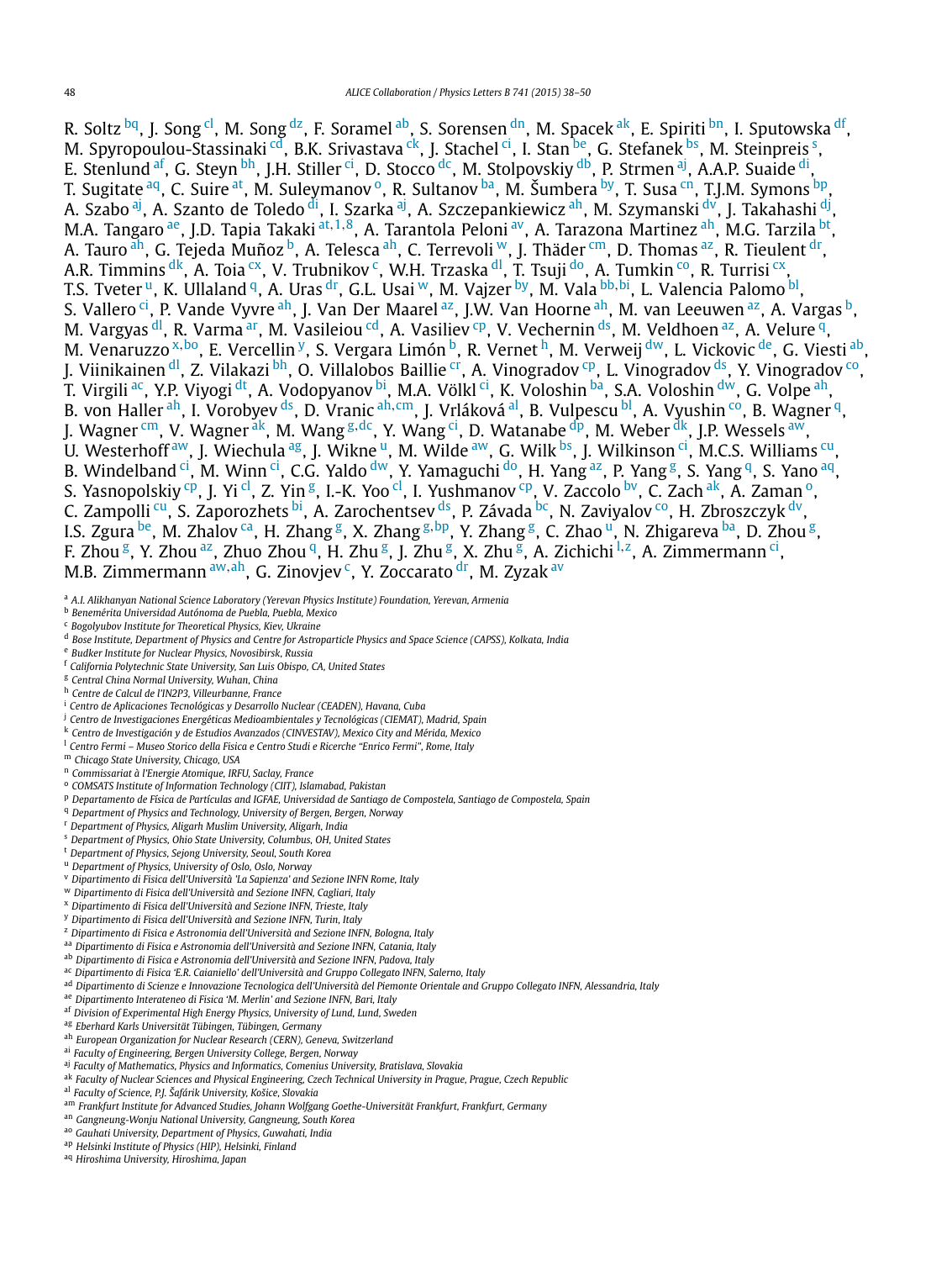<span id="page-11-0"></span>ar *Indian Institute of Technology Bombay (IIT), Mumbai, India* as *Indian Institute of Technology Indore, Indore (IITI), India* at *Institut de Physique Nucléaire d'Orsay (IPNO), Université Paris-Sud, CNRS-IN2P3, Orsay, France* au *Institut für Informatik, Johann Wolfgang Goethe-Universität Frankfurt, Frankfurt, Germany* av *Institut für Kernphysik, Johann Wolfgang Goethe-Universität Frankfurt, Frankfurt, Germany* aw *Institut für Kernphysik, Westfälische Wilhelms-Universität Münster, Münster, Germany* ax *Institut Pluridisciplinaire Hubert Curien (IPHC), Université de Strasbourg, CNRS-IN2P3, Strasbourg, France* ay *Institute for Nuclear Research, Academy of Sciences, Moscow, Russia* az *Institute for Subatomic Physics of Utrecht University, Utrecht, Netherlands* ba *Institute for Theoretical and Experimental Physics, Moscow, Russia* bb *Institute of Experimental Physics, Slovak Academy of Sciences, Košice, Slovakia* bc *Institute of Physics, Academy of Sciences of the Czech Republic, Prague, Czech Republic* bd *Institute of Physics, Bhubaneswar, India* be *Institute of Space Science (ISS), Bucharest, Romania* bf *Instituto de Ciencias Nucleares, Universidad Nacional Autónoma de México, Mexico City, Mexico* bg *Instituto de Física, Universidad Nacional Autónoma de México, Mexico City, Mexico* bh *iThemba LABS, National Research Foundation, Somerset West, South Africa* bi *Joint Institute for Nuclear Research (JINR), Dubna, Russia* bj *Korea Institute of Science and Technology Information, Daejeon, South Korea* bk *KTO Karatay University, Konya, Turkey* bl *Laboratoire de Physique Corpusculaire (LPC), Clermont Université, Université Blaise Pascal, CNRS-IN2P3, Clermont-Ferrand, France* bm *Laboratoire de Physique Subatomique et de Cosmologie, Université Grenoble-Alpes, CNRS-IN2P3, Grenoble, France* bn *Laboratori Nazionali di Frascati, INFN, Frascati, Italy* bo *Laboratori Nazionali di Legnaro, INFN, Legnaro, Italy* bp *Lawrence Berkeley National Laboratory, Berkeley, CA, United States* bq *Lawrence Livermore National Laboratory, Livermore, CA, United States* br *Moscow Engineering Physics Institute, Moscow, Russia* bs *National Centre for Nuclear Studies, Warsaw, Poland* bt *National Institute for Physics and Nuclear Engineering, Bucharest, Romania* bu *National Institute of Science Education and Research, Bhubaneswar, India* bv *Niels Bohr Institute, University of Copenhagen, Copenhagen, Denmark* bw *Nikhef, National Institute for Subatomic Physics, Amsterdam, Netherlands* bx *Nuclear Physics Group, STFC Daresbury Laboratory, Daresbury, United Kingdom* by *Nuclear Physics Institute, Academy of Sciences of the Czech Republic, Rež ˇ u Prahy, Czech Republic* bz *Oak Ridge National Laboratory, Oak Ridge, TN, United States* ca *Petersburg Nuclear Physics Institute, Gatchina, Russia* cb *Physics Department, Creighton University, Omaha, NE, United States* cc *Physics Department, Panjab University, Chandigarh, India* cd *Physics Department, University of Athens, Athens, Greece* ce *Physics Department, University of Cape Town, Cape Town, South Africa* cf *Physics Department, University of Jammu, Jammu, India* cg *Physics Department, University of Rajasthan, Jaipur, India* ch *Physik Department, Technische Universität München, Munich, Germany* ci *Physikalisches Institut, Ruprecht-Karls-Universität Heidelberg, Heidelberg, Germany* cj *Politecnico di Torino, Turin, Italy* ck *Purdue University, West Lafayette, IN, United States* cl *Pusan National University, Pusan, South Korea* cm *Research Division and ExtreMe Matter Institute EMMI, GSI Helmholtzzentrum für Schwerionenforschung, Darmstadt, Germany* cn *Rudjer Boškovi´c Institute, Zagreb, Croatia* co *Russian Federal Nuclear Center (VNIIEF), Sarov, Russia* cp *Russian Research Centre Kurchatov Institute, Moscow, Russia* cq *Saha Institute of Nuclear Physics, Kolkata, India* cr *School of Physics and Astronomy, University of Birmingham, Birmingham, United Kingdom* cs *Sección Física, Departamento de Ciencias, Pontificia Universidad Católica del Perú, Lima, Peru* ct *Sezione INFN, Bari, Italy* cu *Sezione INFN, Bologna, Italy* cv *Sezione INFN, Cagliari, Italy* cw *Sezione INFN, Catania, Italy* cx *Sezione INFN, Padova, Italy* cy *Sezione INFN, Rome, Italy* cz *Sezione INFN, Trieste, Italy* da *Sezione INFN, Turin, Italy* db *SSC IHEP of NRC Kurchatov Institute, Protvino, Russia* dc *SUBATECH, Ecole des Mines de Nantes, Université de Nantes, CNRS-IN2P3, Nantes, France* dd *Suranaree University of Technology, Nakhon Ratchasima, Thailand* de *Technical University of Split FESB, Split, Croatia* df *The Henryk Niewodniczanski Institute of Nuclear Physics, Polish Academy of Sciences, Cracow, Poland* dg *The University of Texas at Austin, Physics Department, Austin, TX, USA* dh *Universidad Autónoma de Sinaloa, Culiacán, Mexico* di *Universidade de São Paulo (USP), São Paulo, Brazil* dj *Universidade Estadual de Campinas (UNICAMP), Campinas, Brazil* dk *University of Houston, Houston, TX, United States* dl *University of Jyväskylä, Jyväskylä, Finland* dm *University of Liverpool, Liverpool, United Kingdom*

- do *University of Tokyo, Tokyo, Japan*
- dp *University of Tsukuba, Tsukuba, Japan*
- dq *University of Zagreb, Zagreb, Croatia*
- dr *Université de Lyon, Université Lyon 1, CNRS/IN2P3, IPN-Lyon, Villeurbanne, France*